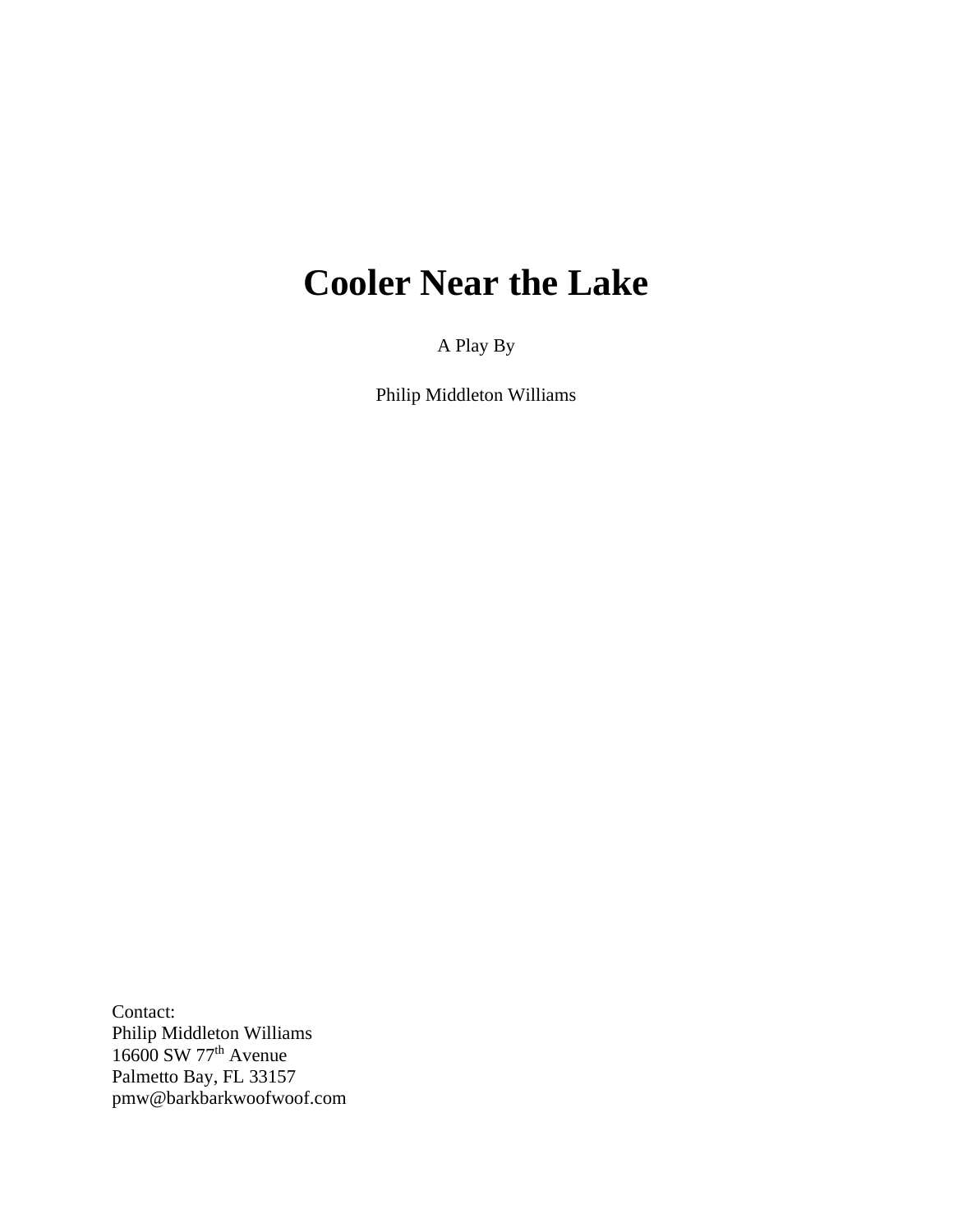## **CHARACTERS**

SAM WEAVER: mid-thirties. FRANK WEAVER: mid-fifties. Sam's father. KENNY BARNHILL: late twenties. Muscular. Local kid. GARY ANDERSON: mid-thirties. Athletic, childhood friend of Sam. JANEY ANDERSON: mid-fifties. Gary's mother. PETE O'ROURKE: mid-thirties. Sam's former lover. GREG ANDERSON: mid-fifties. Gary's father.

### **PLACE and TIME**

A summer home on the shores of Grand Traverse Bay in Michigan. ("Traverse" is pronounced "Travers.")

A day in early June, present time. The action of the play takes place over one 24-hour period.

Copyright © 2020 by Philip Middleton Williams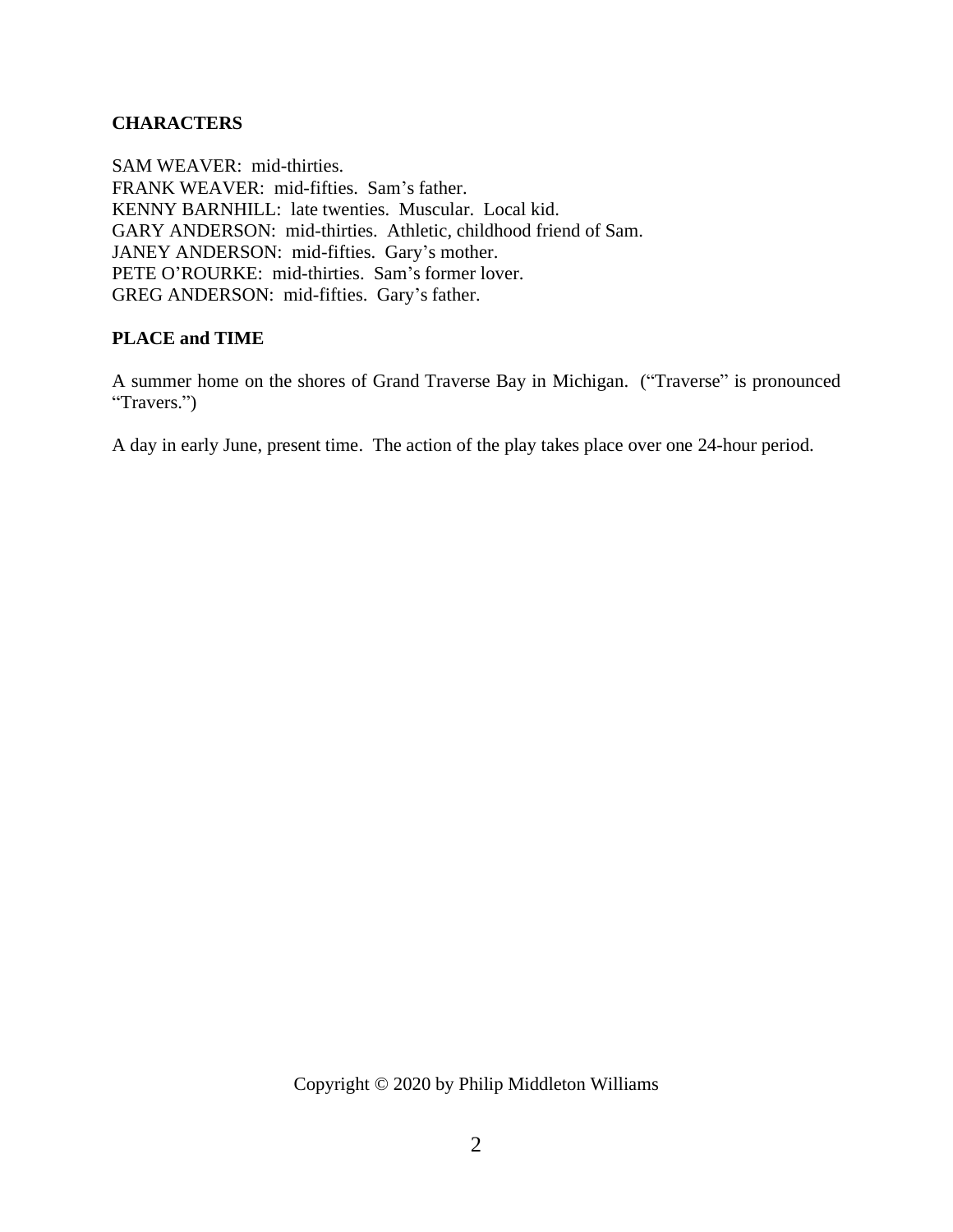#### **Cooler Near the Lake**

#### Scene 1

*The setting is the living room of a summer home on the shores of Grand Traverse Bay in northern lower Michigan. ("Traverse" is pronounced "Travers.") It is a log home built in the early twentieth century with exposed varnished logs making up the side walls and a polished cedar floor with area rugs. The furniture – a couch, side chairs, standing lamp, and coffee table – is rustic with colorful patterns on the couch cushions and chairs. Stage Left is a large field stone fireplace with a fire screen and mantel. Stage Right wall includes a built-in bookshelf filled with a variety of books old and new. The upstage wall is a large picture window that overlooks a back deck. The skyline is cedar trees and an open sky. There is a half-light door in the back wall leading out to the deck. In front of the window is a small dining table with room for four. Upstage Left is an exit to the kitchen and the back of the house. Upstage Right is an exit to other rooms on the first floor. Downstage Left is the front door to the house.*

*At rise it is late morning on a Saturday in early June. Sunlight is streaming in through the back wall and the sky is clear. The front door is open, with the screen door closed. SAM WEAVER, a man in his thirties, is standing by the bookshelf. He is an attractive man in good shape, wearing a shirt and tie and khakis; his sports coat is draped on one of the chairs. He takes a book down from the shelf, opens it, leafs through it, puts it back, then takes down another, and looks at it.*

SAM (*in the direction of the kitchen door*): Hey, Dad, what're you going to do with the books?

FRANK (*offstage*): What?

SAM: All the books. Are you going to keep them, take them back home, or leave them with the house?

FRANK (*off*): Haven't thought about them. Why?

SAM: Some of them are pretty old. Some are first editions. Might be worth something.

(*FRANK WEAVER enters from the kitchen. He is a good-looking man in his mid-fifties. He too is wearing a shirt, tie, and khakis. He is SAM's father.*)

FRANK: Most of them have been here since the place was built; they were your grandmother's. I've never really looked at them much.

SAM (*takes another book, opens it*): "Swallows and Amazons by Arthur Ransome." First edition 1929.

FRANK: Oh, no; those were mine. I wondered where they'd got to.

SAM (*looks at the other books*): I remember reading them when I was a kid.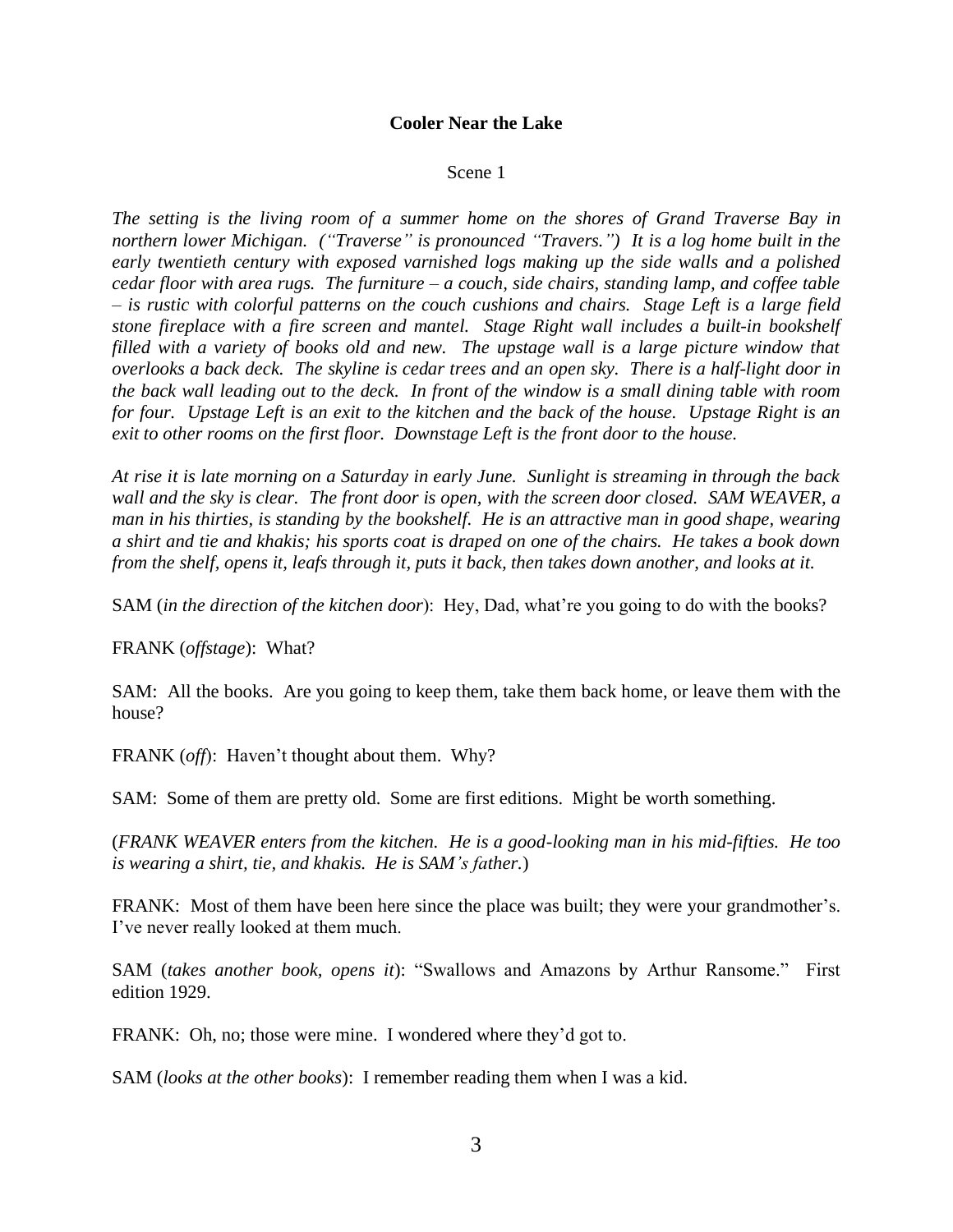FRANK: Mom must have brought them up. They belonged to my dad when he was a boy.

SAM: Yeah, all about sailing and adventures on a lake in the north of England, back before the war. I guess Mom thought they'd be a better fit up here than in the attic at home.

FRANK: Everything I taught you about sailing came from those books.

SAM: Ready about, hard a-lee. Avast, me hearties. Sounded kinda funny on a Sunfish.

FRANK: Yep. Maybe I'll hang on to those.

SAM: Yeah, or I'll take them. What about the rest?

FRANK: Find an appraiser; sell 'em on E-bay. I still haven't decided if I'm even going to sell the place. The more important question is what are we going to do with all this food? We must have five different bowls of potato salad, not to mention the casseroles stuffed into the fridge, and there's even more in the one out in the garage. Enough to feed an army. You're the shrink; explain why people bring food for a funeral? Hell, it wasn't even a funeral. It was just a memorial service and internment.

SAM: It's a way of showing sympathy, I guess. Filling in at a time of need.

FRANK: Well, that's very nice, but meanwhile, I've got a virtual Golden Corral buffet going on in there.

SAM: Maybe we can take them to the reception tonight.

FRANK: No, I've already paid Betsy for the snacks and the booze. It'd be an insult to her for us to show up with a carful of more food. Besides, most of the people who sent this will be there; it would be like re-gifting. I guess you and I are going to be stuffed with northern Michigan comfort food for the rest of the weekend.

SAM: I don't know why we're doing all this. The service was nice and short; Mom would have liked that. But all the rest…

FRANK: She planned it out. Said she wanted a party. Besides, people expect it. She said it's their way of having "closure."

SAM: Sounds like her.

FRANK: Closure. I hate that word. I never know what to say when people come up to me, and I get the strong impression that they don't either. "I'm sorry for your loss." That's what the cops say on TV when they break the news to a murder victim's family. Am I supposed to nod and smile politely and say thank you? Then what? How about them Cardinals? I'm no good at small talk anyway.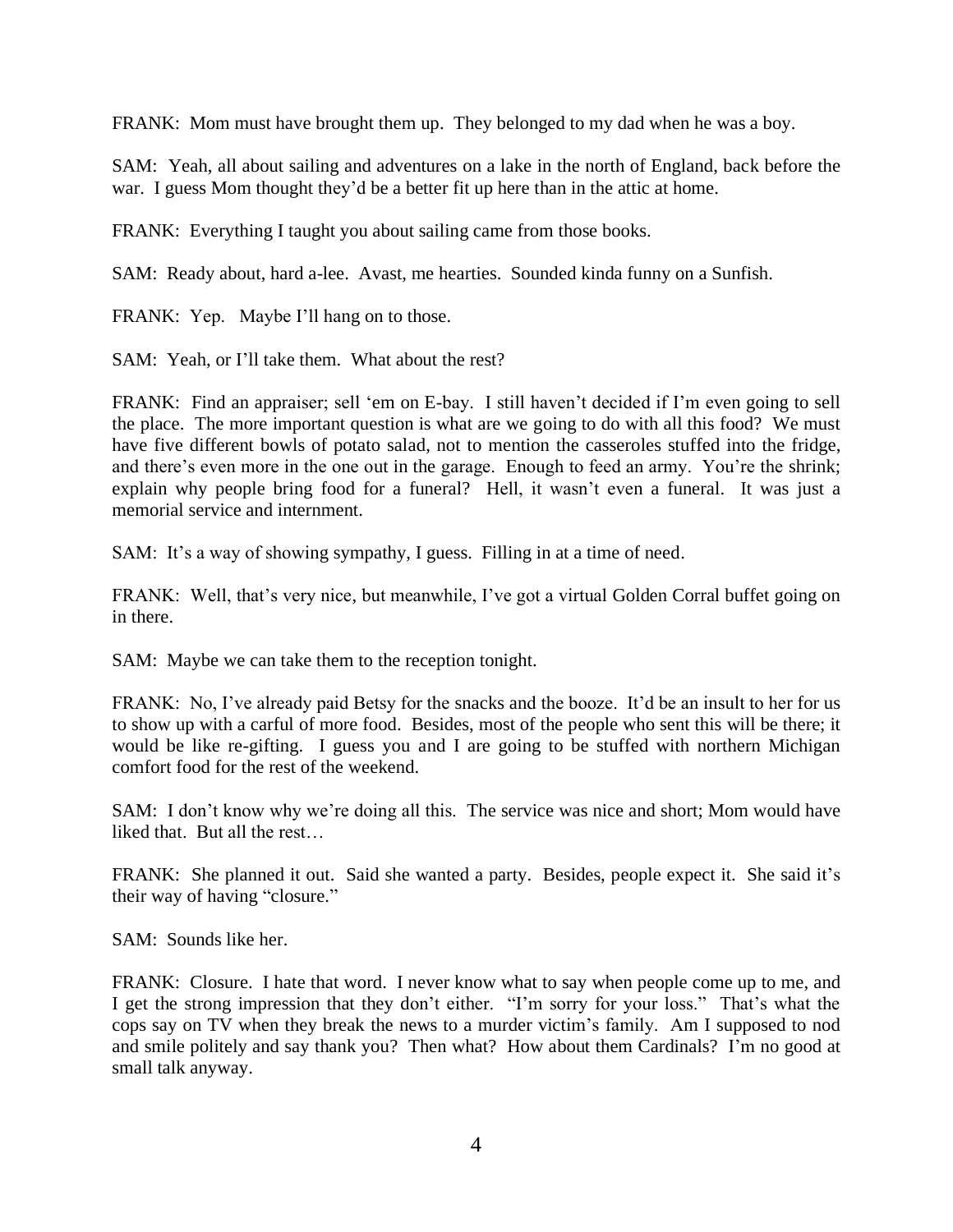SAM: Just let them say whatever they want, Dad.

FRANK: Mary Whitmer came up to me after the service, took my hand, and with those big cow eyes of hers said, "Ruth is in a better place." I wanted to say, well, seeing as how her ashes are stuffed in a fifteen-hundred-dollar brass urn sealed in the wall behind the chapel, I hope you're right. But I just smiled and nodded and said thank you.

SAM: Dad, why is she here? How come she's not in St. Louis?

FRANK: She wanted to be here. It was her idea. We bought two slots in the wall; one for her, one for me. That's how they sell them. If you like, I can see if I can get you one along with your brother or whoever you end up with.

SAM: Uh, no thanks.

FRANK: Well, let me know if you change your mind.

SAM: So even if you sell the house she'll be here?

FRANK: She loved it here. Until she got sick our plan was to move up here after I retired.

SAM: Permanently?

FRANK: Yep. Live here year-round. Nothing but us and the woods and the lake.

SAM: You're kidding. This place isn't fit for winter living, Dad. Remember when Pete and I tried it ten years ago? The windows are as drafty as a tree, the furnace is from the Roosevelt era, and I mean Teddy. The plumbing is just as ancient, the wiring is a firetrap, and the roads are almost impassable when they get a snowstorm, which is all the time from Christmas to May.

FRANK: We would have done some upgrades. Oh, your mother was pissed when she got the diagnosis and it looked like we weren't going to do it. "Dammit, Frank, I wanted to live up there for the rest of my life."

SAM: So why are you selling?

FRANK: *Thinking* of selling. It wouldn't be the same without her. Besides, for what I can probably get for the place, I could retire now and live comfortably where I want.

SAM: Stay in St. Louis?

FRANK: Hell no. The only reason we lived there was for the job and your mother's family. I'd much rather be ... somewhere else. So, what are we going to do with all this food?

SAM: Invite some people over. The Lockharts and Harpers are here for the summer.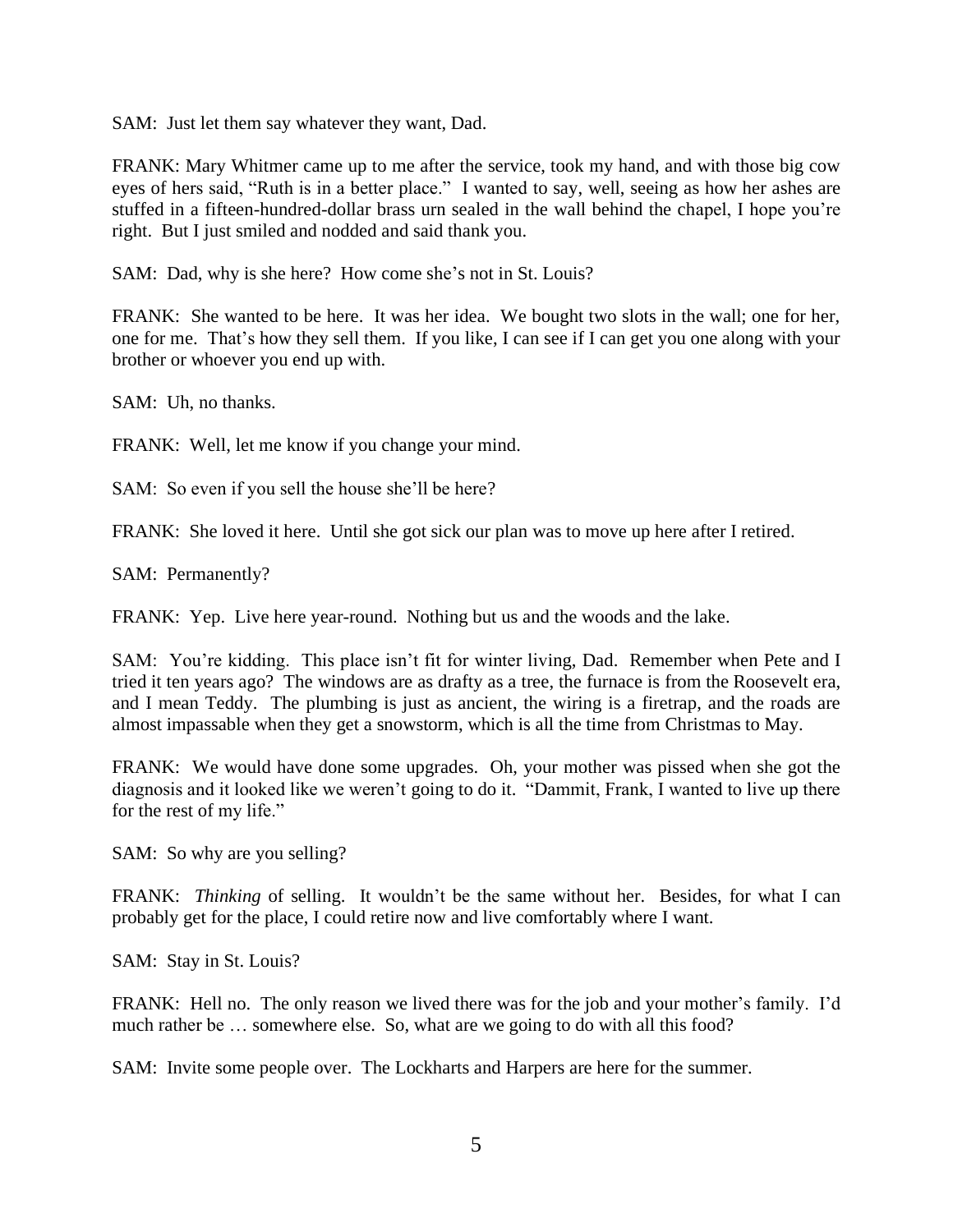FRANK: I saw them this morning. Sally Lockhart will talk politics and Lucy Harper will talk religion, and Ben and Jack will drink the good stuff and tell me how the liberals ruined the country. No, thanks.

SAM: Greg and Janey Anderson are here.

FRANK: Oh, really? I didn't see them at the service.

SAM: Well, I saw a car in their driveway with Illinois plates; I assume it was them.

FRANK: Huh.

SAM: Well, anyway, what you and I don't eat we can feed to the fish. I'll be here until Tuesday, but I can stay longer if you want. I'm not teaching this session.

FRANK: Is Gary here?

SAM: Gary?

FRANK: You said Greg and Janey are here. Did Gary come with them?

SAM: I don't know. All I saw was a car. I can't tell who was in it from the license plates.

FRANK: How long has it been since you've seen him?

SAM: Gary? (*Shrugging.*) I dunno, eight years, I guess. He and Cathy come up in August after the boys get back from camp. I'm back at school by then.

FRANK: They're divorced, you know.

SAM: Who?

FRANK: Gary and Cathy.

SAM: Didn't know that. How'd you hear?

FRANK: Well, nobody actually told me, but I figured it out.

SAM: How?

FRANK: From their Christmas card.

SAM: What, they put it in their holiday letter? "Merry Christmas from the Andersons; oh, by the way, Gary and Cathy are split up. Season's Greetings"?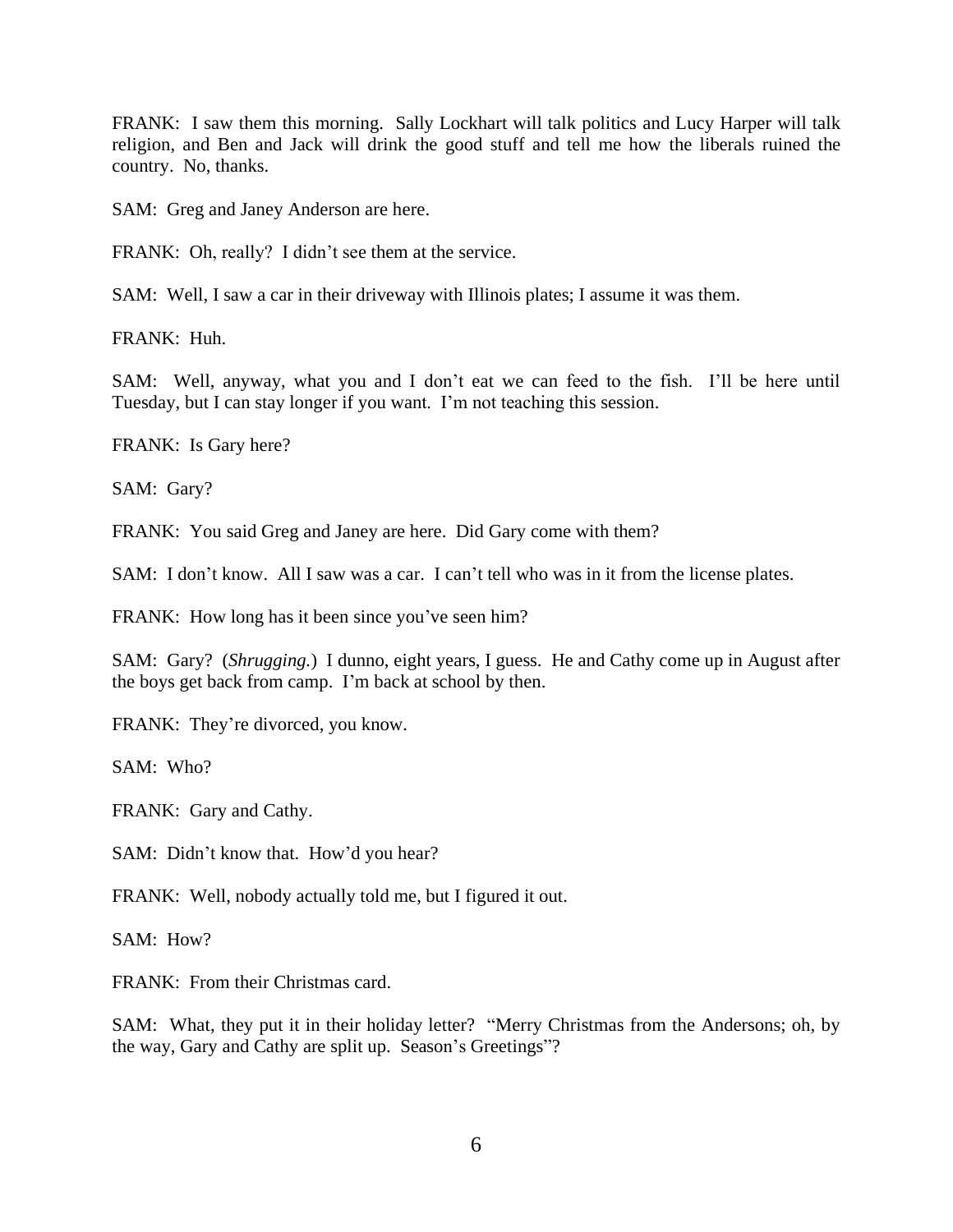FRANK: No, from the picture. You know how they always have a picture of the family gathered around the crackling fireplace looking all jolly? Well, this last year it was Greg and Janey, Sally and her husband Keith, Gary and his boys, but no Cathy.

SAM: Well, that's not exactly proof.

FRANK: In this crowd, the Christmas card is like the lineup of the dignitaries at the May Day parade in Moscow. If you're not in it, you're either dead or might as well be.

SAM: Huh. I wonder what happened.

FRANK: Ah, you never know.

SAM: Yeah, but it's still a surprise. I mean, they seemed to be fine.

FRANK: You don't still keep in touch with him?

SAM: No. It's been years.

FRANK: If he's there tonight, you can ask him.

SAM: No, I can't.

FRANK: Why not? When you guys were kids you were really close. Maybe he'll level with you.

SAM: That was twenty years ago. And honestly, I don't really care. I mean, I do, but....

(*FRANK laughs softly.*)

SAM: What?

FRANK (*chuckling*): Nothing.

SAM: What!?

FRANK: You never told him, did you?

SAM: Told him what?

FRANK: Sam, you are so transparent. You've had a crush on Gary Anderson since you were twelve. And now, twenty-plus years later, you're still…

SAM: Oh, Jesus, Dad.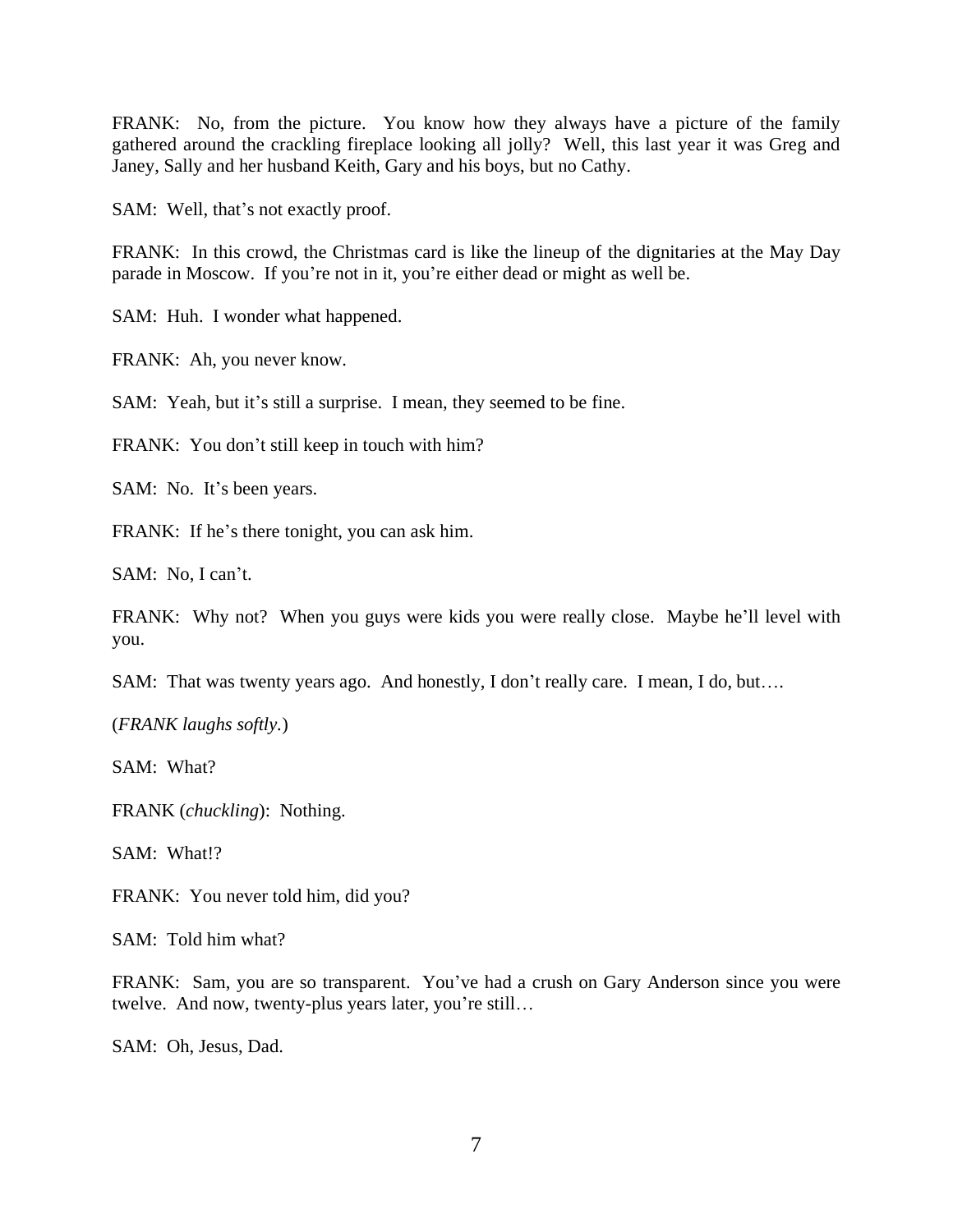FRANK: Oh, Jesus what? For four weeks every summer you two were inseparable. Swimming, sailing, playing golf, going to the beach parties, staying up all hours out on the deck talking, drinking...

SAM: Just beer.

FRANK: And over the winter, all those phone calls, letters, e-mails, Christmas cards. But you never told him, did you? Unless he's really dumb, he knew, though. He knew you were in love with him.

SAM: No. We were really good friends, Dad. Yeah, I … envied him for his looks, his …

FRANK: It's all right. I get it.

SAM: But I was not in love with him.

FRANK: Not like you were with Pete.

SAM: No.

FRANK: I invited him. Pete, that is.

SAM: You hear back from him?

FRANK: He said he would try to make it.

SAM: Well, he wasn't at the service, so I guess he couldn't.

FRANK: Your mom would have loved to have him be there.

SAM: I know.

FRANK: I think it really broke her heart when you separated.

SAM: Yeah, it wasn't like we were gonna kill each other. It was….

FRANK: Amicable.

SAM: Yeah, okay.

FRANK: You do keep in touch?

SAM: We talk on the phone every so often. E-mail. Facebook. Skype.

FRANK: You ever see him in person?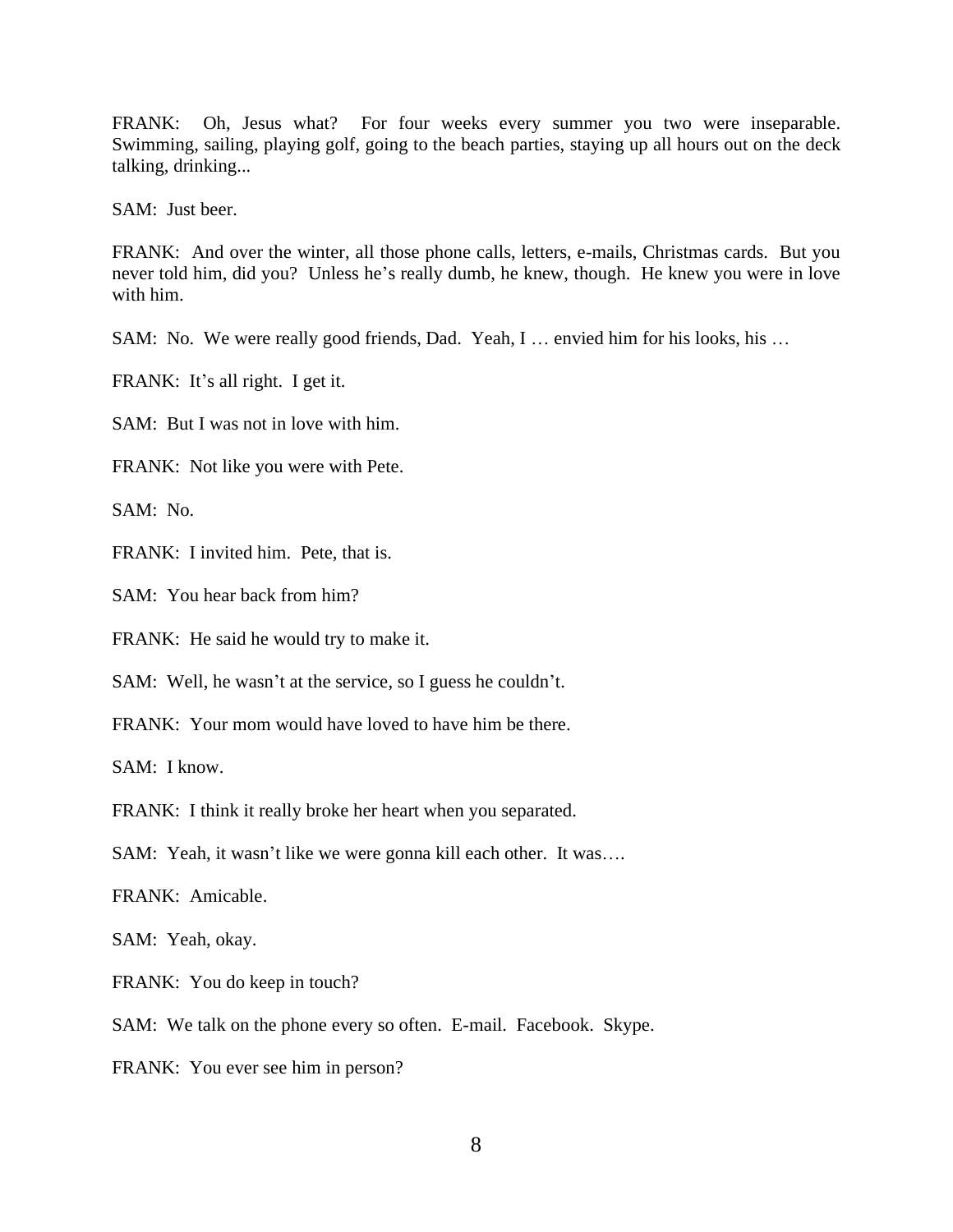SAM: Well, he's in Orlando and I'm in Denver, so no, we don't get together that often.

FRANK: Orlando?

SAM: He got a job at a hotel at one of the theme parks; Universal, I think. The place with the Harry Potter experience. He sent me a coffee mug. Has a place in Winter Park. It's a suburb.

FRANK: Didn't know that. I mean, he's got the same e-mail address so who knows. What's he doing there?

SAM: Assistant lodging manager.

FRANK: That's great. Great…

SAM: Dad…

FRANK: What?

SAM (*chuckling*): C'mon.

FRANK: What?

SAM: Look, I appreciate you trying to … you're trying to be Mom and you're not very good at it.

FRANK: What the hell are you talking about?

SAM: You're trying to get me and Pete back together. It's not gonna happen.

FRANK: He was on the list.

SAM: What list?

FRANK: The list your mother wrote out about who to invite to the party. He was on it.

SAM: Oh, Mom. Even from beyond the grave.

FRANK: She did it because she liked him. They were close, even after you two split up. It's not always about you.

SAM: Well, he didn't make it, so, sorry, Mom.

(*A knock on the front door.*)

FRANK: Come in, unless you're bringing another tuna casserole.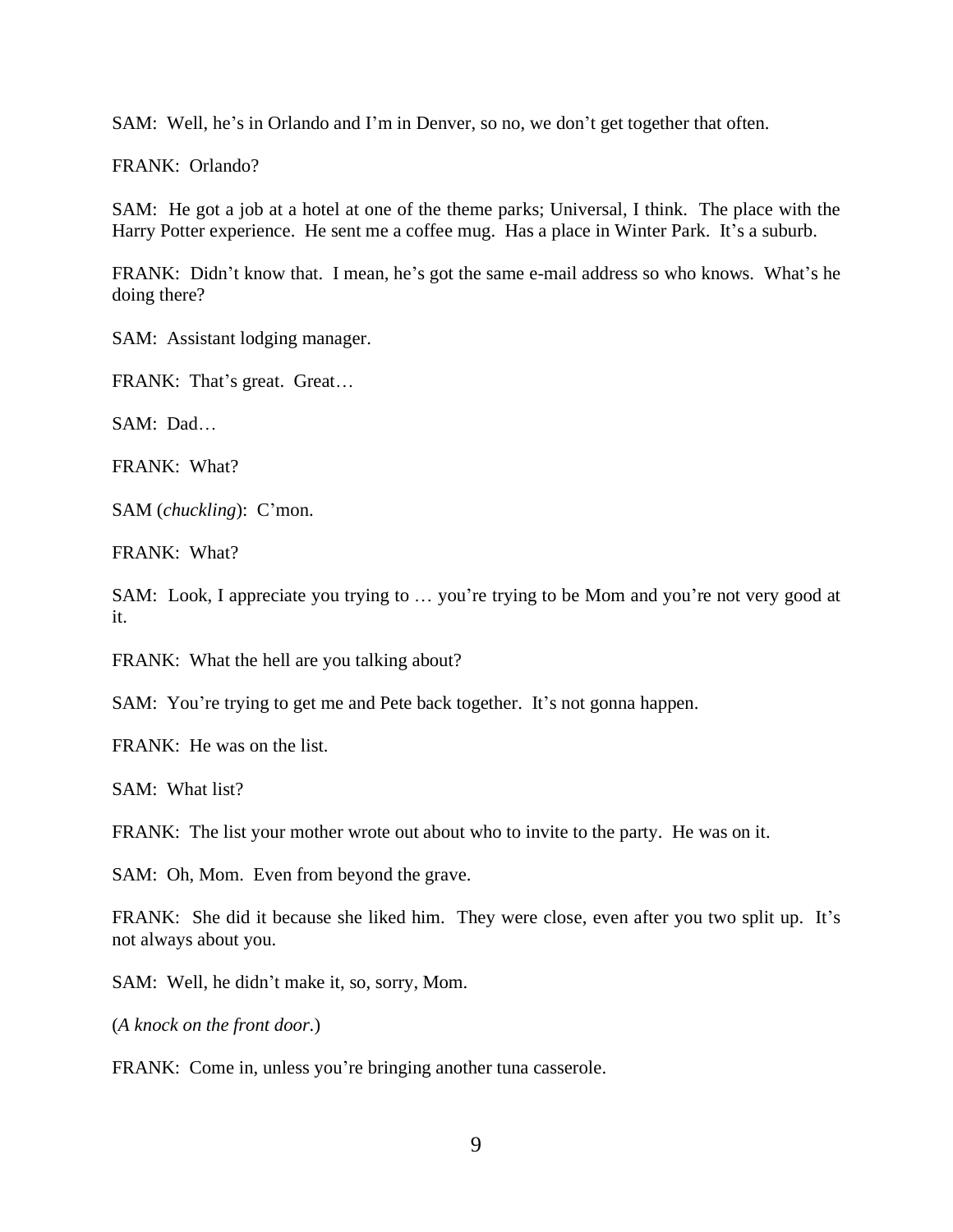(*KENNY BARNHILL enters. He is a solidly-built and strong young man in his mid-twenties. He's wearing a sleeveless olive-drab t-shirt with ARMY across the chest, camouflage pants, and work boots. He is a local boy with a nice smile and a cheerful attitude.*)

KENNY: Good morning, Mr. Weaver. I got it running; all it needed was new plugs and a battery. Changed the oil, too, and topped off the anti-freeze. (*Spots SAM.*) Hey, Sam, wow, great to see you. (*He strides across the room and grips SAM's hand in a powerful handshake.*) What's it been, ten years? Good to see you.

SAM (*a bit taken aback*): Uh, yeah, that's right. Kenny, right?

KENNY: That's right.

SAM: So, you still working at the lumberyard?

KENNY: Nah, I'm just the handyman for the cottage owners' association.

FRANK: You're being too modest. (*To SAM*.) He takes care of the lawns, fixes broken windows, thaws out pipes, plows the roads, and he's a trained auto mechanic, too. He's a wizard when it comes to getting the cottage cars going in the summer. A real jack-of-all-trades serviceman.

KENNY (*modestly*): Well, I was in the service. Thanks, Mr. Weaver.

FRANK: You're welcome. How's your mom doing?

KENNY: Oh, much better, thanks. Doc says she should be able to go back to work in a couple of weeks.

SAM: What happened?

KENNY: Slipped on the ice in the driveway and broke her ankle back in April. Needed surgery to put it back together. She just got out of the cast last week.

FRANK: Well, she was lucky you were there to take care of her.

KENNY: Oh, she would have managed, but yeah. One of the good things about still living at home.

FRANK: Well, give her my best. So, what do I owe you for getting the wagon going?

KENNY (*pats his pants pocket*): Oh, sh—shoot, I left the bill in the car. Be right back.

(*KENNY exits.*)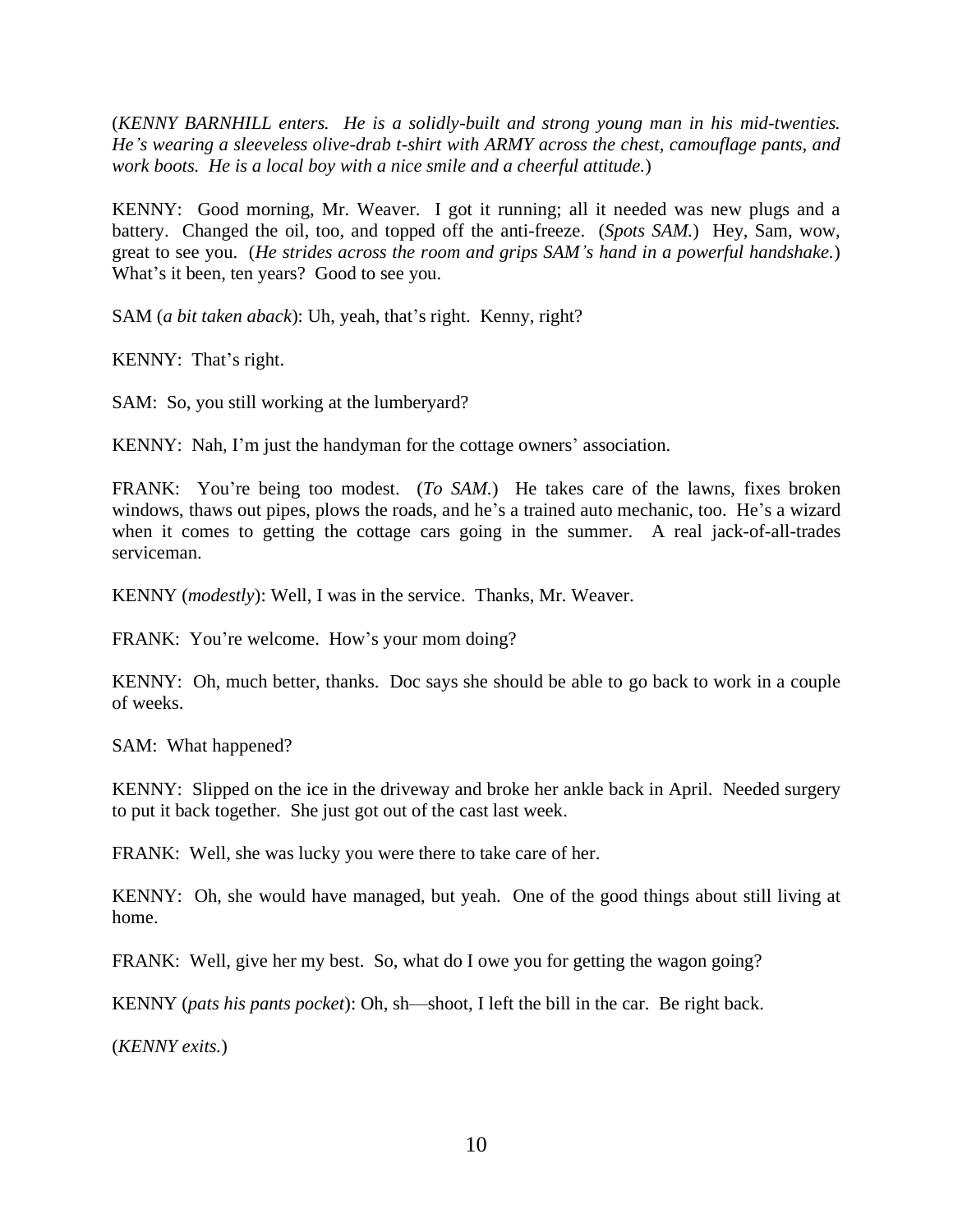SAM: Wow. So that's Kenny Barnhill. He was a scrawny little kid when we lived here. He was the yard boy in the lumberyard.

FRANK: Scrawny kids grow up.

SAM: I'll say.

FRANK: He did two tours overseas in the Army. Joined up right out of high school.

SAM: Really?

FRANK: Yeah, well, not everyone goes to college.

SAM: I know, but he used to talk about going. He used to ask me all sorts of questions about what college was like, what classes I took, that sort of thing. He even had me coach him on the SAT's.

FRANK: Maybe the Army was a better fit. He learned a lot there; that's how he became a mechanic.

KENNY (*re-entering, hands bill to FRANK*): Here you go, Mr. Weaver.

FRANK: I'll write you a check.

(*FRANK exits to one of the back rooms.*)

KENNY: I was real sorry to hear about your mom. She was a great lady.

SAM: Thank you.

KENNY: Yeah, she was a good friend, too. We'd always talk when I was over, y'know, to like fix something. She always treated me like, y'know, I belonged here, not like a servant or something.

SAM: She was like that.

KENNY: So, yeah, and she told me about you and Pete splittin' up. Sorry to hear about that, too.

SAM (*a little nonplussed*): Oh, well, thanks.

KENNY: Yeah, I liked it when you guys lived here. And the folks at the hotel liked him too. You still in touch with him or...?

SAM: Oh, yeah, we're still friends. He's in Orlando now, so if you ever get down there…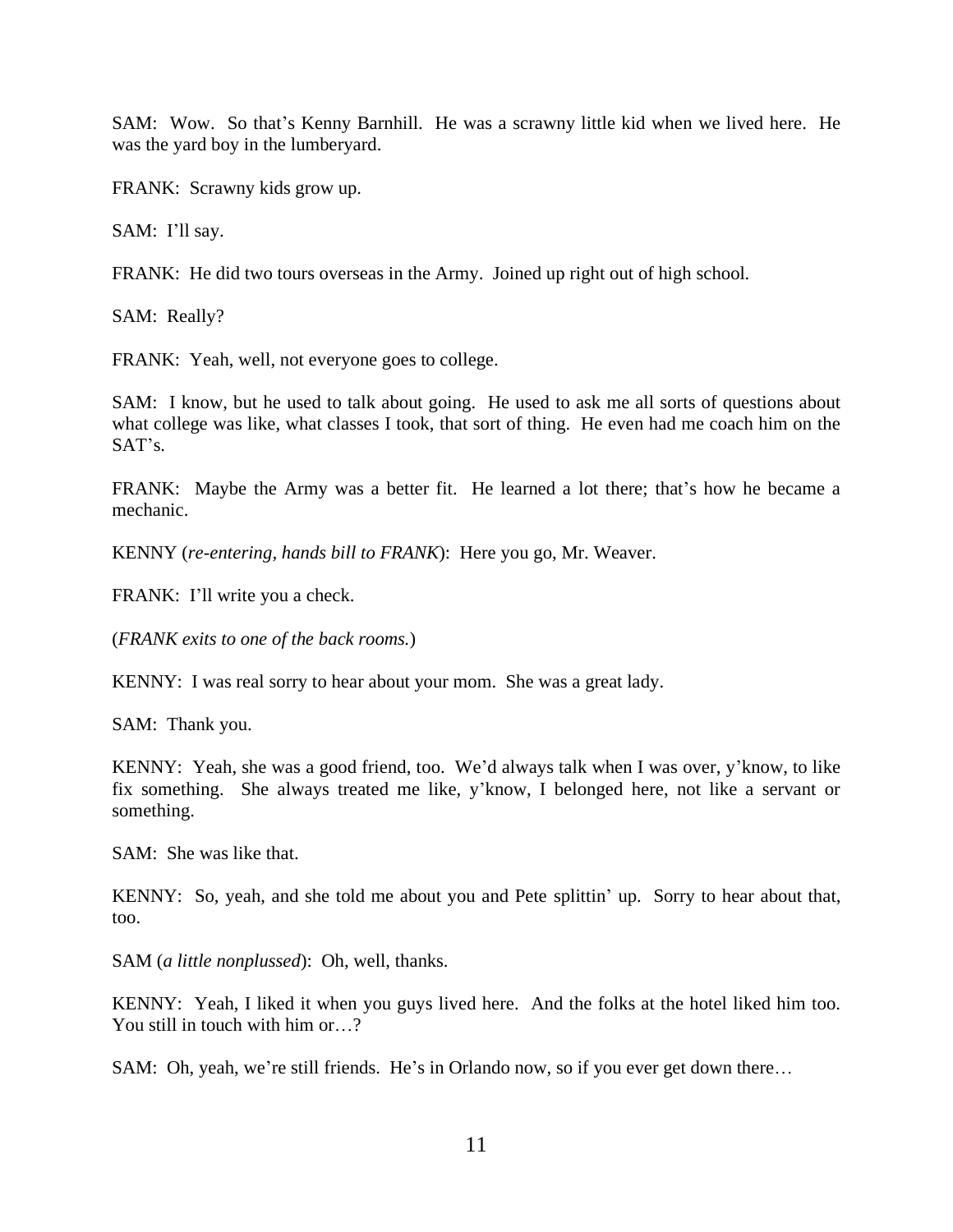KENNY: Sure, I'll look him up.

SAM: Yeah, do that. (*Beat.*) So, you knew about us.

KENNY: Sure. No big deal. Hell, live and let live, y'know. Long as you're happy.

SAM (*at a loss for words*): Um, thanks.

KENNY: And it's not like you're the first up here or anything. I mean, this may be the middle of nowhere compared to like Detroit or St. Louis, but… (*He grins knowingly.*)

(*FRANK re-enters with a check in hand.*)

FRANK: Here you go, Kenny. Say, do you need a ride back to the garage?

KENNY: Sure, that'd be great, thanks. (*KENNY gives SAM another handshake and holds on.*) Really good to see you, Sam. Maybe we can get together while you're here and talk about, y'know, old times at the lumberyard.

SAM: Sure, I'd like that.

KENNY: Great. Say, Mr. Weaver, I noticed the tires on the wagon are gettin' up there in age. I can get you a great deal from Eddie in town if you want.

FRANK: Great, let's go see him. (*To SAM*) Back in a while.

(*FRANK and KENNY exit. SAM follows them to the front door and looks out after them.*)

SAM (*to himself*): Wow. Kenny Barnhill. Little Kenny Barnhill.

(*A moment as SAM is lost in thought. Then he snaps to, turns, and heads for the bedrooms, pulling off his tie. He is gone and the stage is empty. Then we see people cross the deck and knock on the door.*)

GARY: Hello, anyone home?

SAM (*offstage*): Come on in; be with you in a sec!

(*GARY enters. He is in his mid-thirties, well-built, casually dressed in slacks and a golf shirt. He is carrying a covered Tupperware bowl. He is followed by JANEY, his mother. She is dressed in casual but high-end summer attire: a blouse and skirt and flats.*)

GARY (*calling off*): Hey, Sam, it's Gary.

JANEY (*calling off*): And Janey.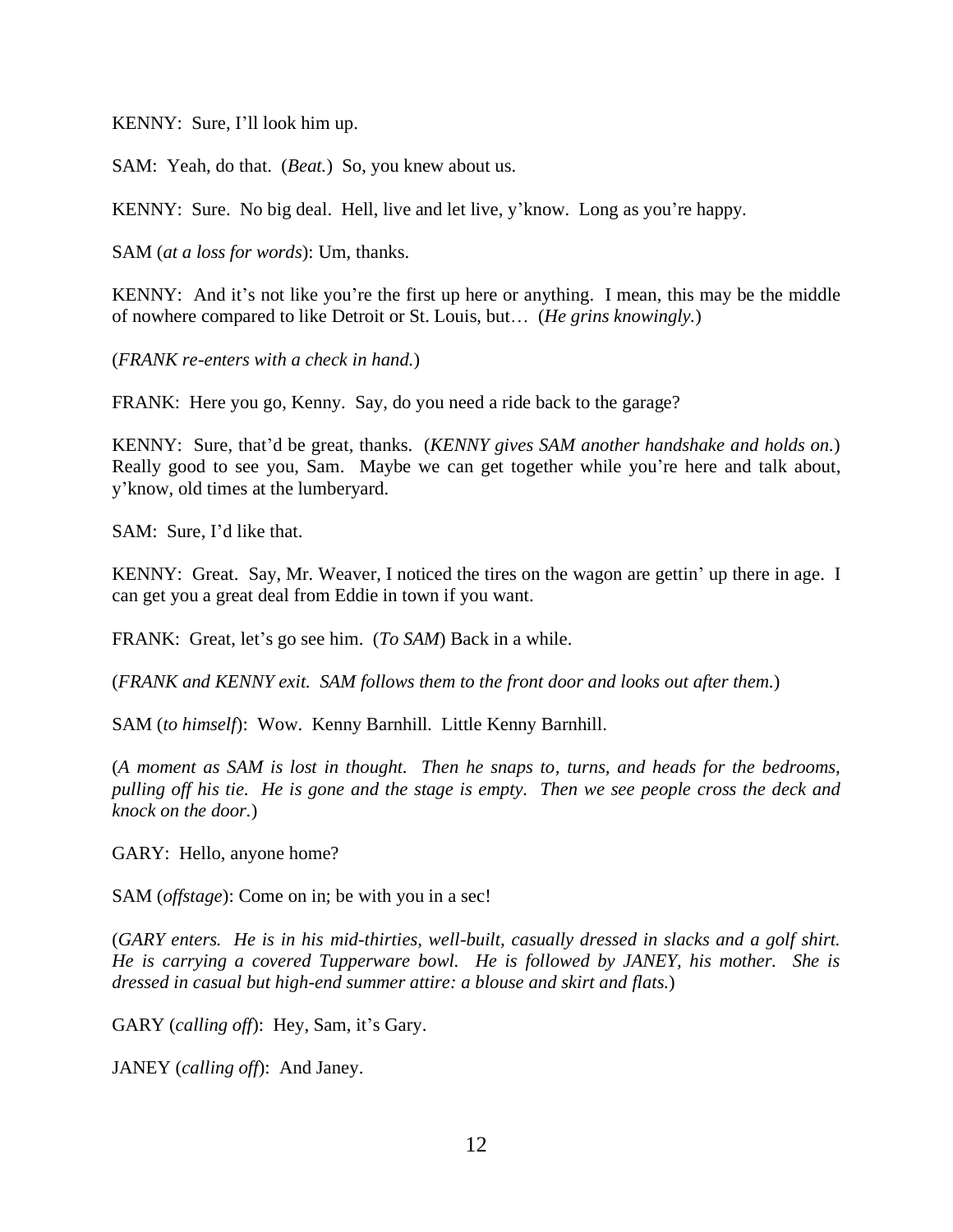SAM (*offstage*): Oh! Hey, be right with you.

GARY: No prob, buddy.

(*GARY sets the bowl on the table. JANEY looks around the room as if she's casually inspecting it, looking at the books, the furniture, the knick-knacks on the mantel, then smiles to herself.*)

JANEY: Such a lovely old place. Ruth never touched it.

GARY: How so?

JANEY: She left it just as her grandparents built it. The old furniture, the old books. (*She goes to the kitchen door and looks in.*) Even the appliances. Straight out of the General Electric exhibit at the New York World's Fair. The one in 1939, that is. (*She goes to the back door and looks out onto the deck.*) You should think about it.

GARY: Mom, I can't spend a whole summer up here.

JANEY: As an investment. Rent it out during the season, save a couple of weeks for yourself and the boys. Tommy and Mikey love it here; nearly broke the boys' hearts when they moved out west.

GARY: I don't know…

JANEY: The association has the right of first refusal on any property sales here. You could be first in line.

GARY (*scowling*): Geez, Mom, that is so….

JANEY: It's perfectly legal.

GARY: I know, but it's....

JANEY: Oh, spare me the liberal guilt trip. Plenty of homeowners' associations have covenants like that. It's nothing nefarious. Besides, it's not like this is the kind of place that would be of interest to those….

GARY: Mom, c'mon.

JANEY: What I was going to say was, those people who haven't invested a family history here. This isn't like a time-share in Sarasota. There's a core of families who've been coming here for generations. Your great-grandfather was one of the founders here. I would think you'd like to carry on at least that part of the family tradition, even if—

GARY: Yeah, I get it.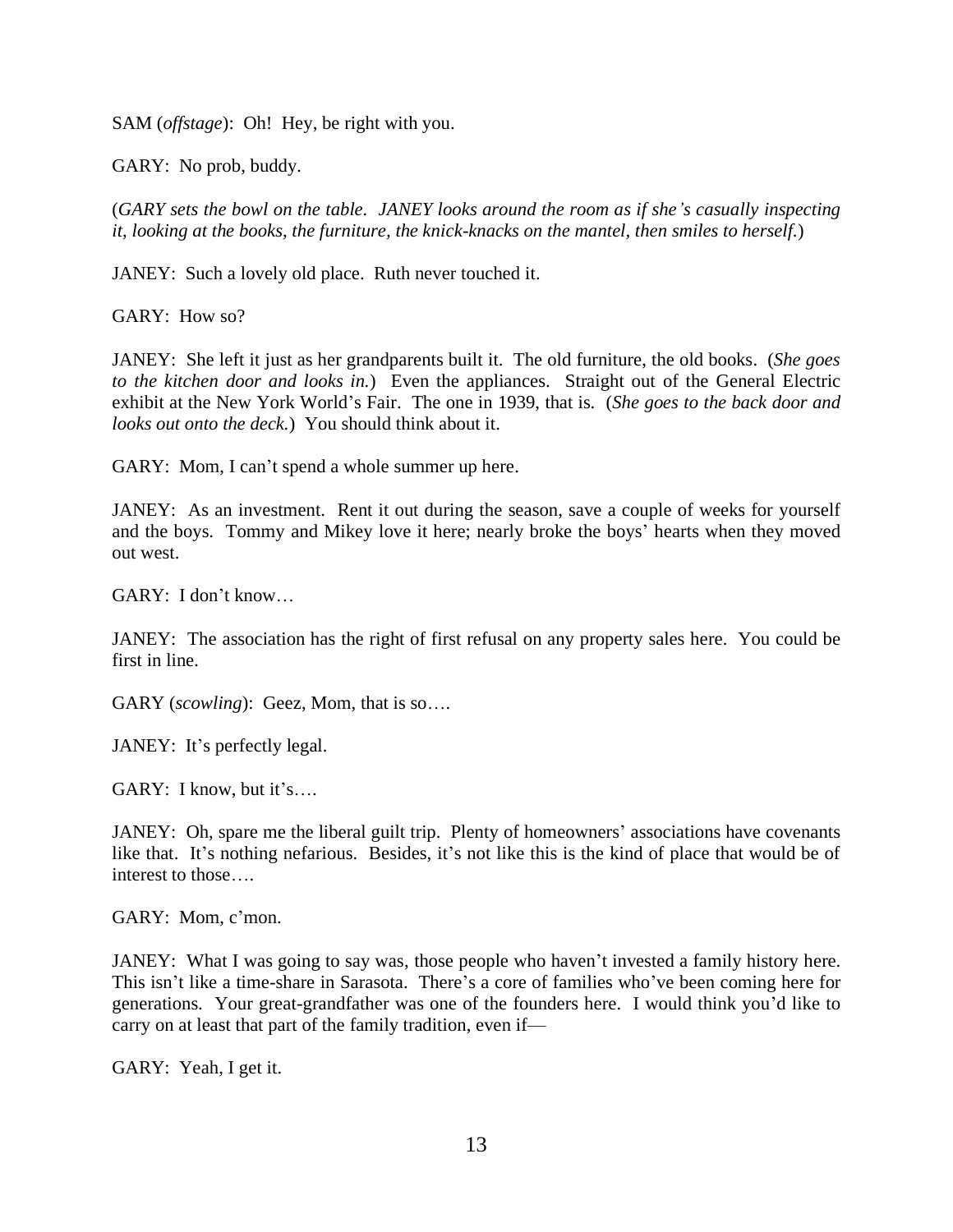JANEY: All I'm saying is to think about it. Just you and the boys, sailing, going swimming, spending time with their friends, growing up. (*She looks around the room again.*) I wouldn't mind living here myself.

GARY: What's wrong with our house?

JANEY: Nothing at all. I mean for you. It's time you had a place of your own.

(*SAM enters. He's changed into jeans and a polo shirt.*)

SAM (*cheerfully*): Good morning!

GARY: Hey, buddy!

(*GARY goes to SAM to embrace him, then thinks better of it and offers a firm handshake, all smiles.*)

GARY (*cont'd*): Great to see you.

SAM: You too.

JANEY (*warmly*): Sam, dear.

(*JANEY goes to SAM, offers him an air-hug and kiss on the cheek.*)

JANEY (*cont'd*): So good to see you.

SAM: Thank you. You too.

JANEY: Is Frank here?

SAM: He and Kenny took the car into town to see about new tires. He'll be back in little while.

JANEY: Oh, that's nice. So, how have you been?

SAM: Oh, good, thanks.

JANEY: I'm sure it's been devastating. I know after my mother passed it was…. Well, I'm sure you know.

SAM: Oh. Yes, thank you.

JANEY: If there's anything… Anything at all.

SAM: Thank you so much.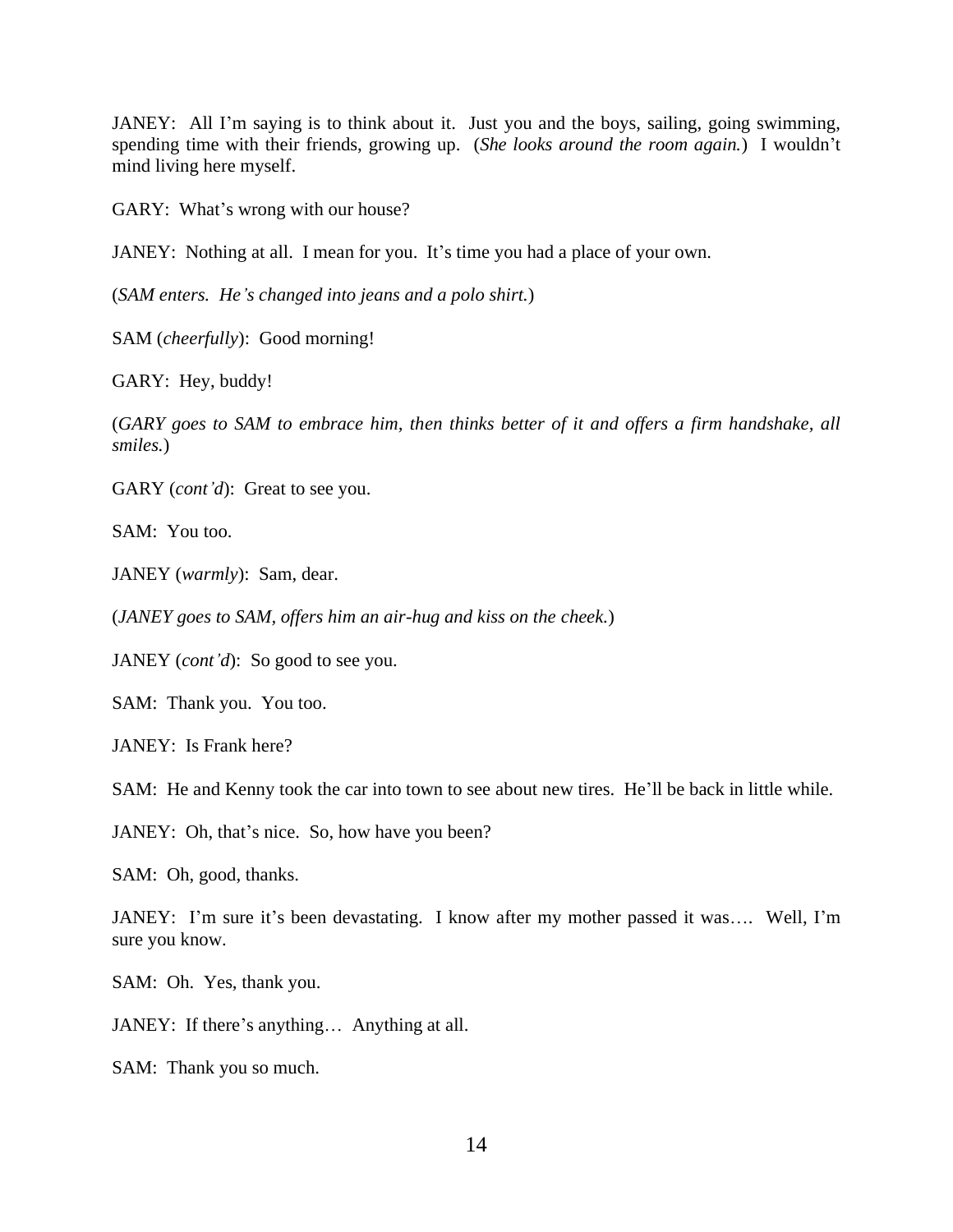JANEY: I'm so sorry we missed the service this morning, but….

SAM: Oh, that's all right.

JANEY: I'm sure it was lovely. Just lovely.

SAM: It was. And you're coming to the celebration tonight at the clubhouse.

JANEY: Wouldn't dream of missing it. (*Glances at her watch.*) Well, we need to be getting back. So good to see you, Sam, dear.

SAM: Thanks, you too.

(*JANEY goes to the back door.*)

GARY: I'll be along in a bit, Mom.

JANEY: All right. Not too long; I'm making your lunch.

(*JANEY exits through the back door and across the deck. GARY watches her go, then turns and grins at SAM.*)

GARY: Well, there you are. You look great.

SAM: So do you.

(*GARY squeezes SAM's biceps.*)

GARY: Yeah, you're getting buff. Nice guns. You must be killing it at the gym.

SAM: Yeah, when I can. Couple of times a week. You're not so bad yourself.

GARY (*modestly*): Oh, well, y'know. Tough to do when you're chained to a desk ten hours a day. Insurance doesn't sell itself. You're still teaching, right?

SAM: Yeah, a little college outside of Denver.

GARY: Great, great. Philosophy?

SAM: Psychology.

GARY: Oh, right. Keeps you busy?

SAM: I have a little practice on the side as well.

GARY: Well, that's great. (*Beat.*) So, how long has it been?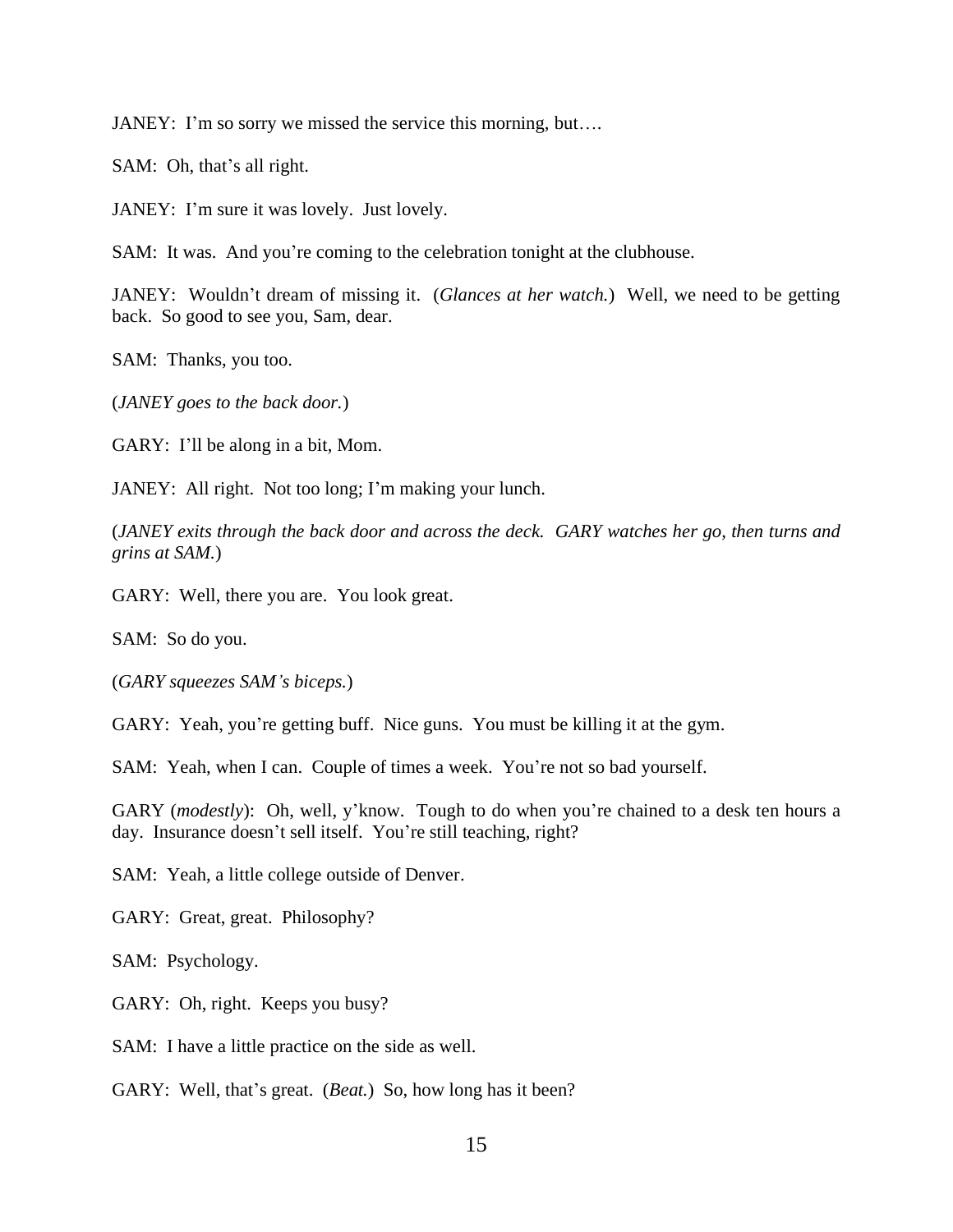SAM: I dunno, eight, ten years, something like that. Whenever it was that your kids started going to camp and you started coming up in August.

GARY: Well, Tom's about to start his senior year, so yeah, at least eight years.

SAM: Wow, Tom's a senior? Last time I saw him he was…little.

GARY: Oh, you oughta see him now. Six foot four and full of muscles, just like in the song.

SAM: Well, like father, like son.

GARY: Oh, yeah, I wish I was that big when I was seventeen. He's doing really well, though. So is Mike. Gonna be a freshman in high school and already thinking about college.

SAM: Princeton, huh? Like father, like son?

GARY: We'll see. I'll try to keep an eye on him when I can. The boys are in Seattle now. With their mom.

SAM: Yeah, I was sorry to hear about you and Cathy.

GARY: Thanks. It was…

SAM: Amicable?

GARY: Yeah. Not like we were fighting over every stick of furniture. The boys took it… well. So… You know.

SAM: Yeah, sorta.

GARY: Oh, and I'm so sorry about your mom.

SAM: Thank you.

GARY: Sorry I missed the service this morning, but I'm sure it was really nice.

SAM: Yeah, it was. They sang her favorite songs and Dad read some Emily Dickinson, which Mom loved, so…

GARY: Oh, great. (*Indicates Tupperware dish.*) Oh, we brought over some chocolate chip cookies. Mom baked them herself. You're probably ass-deep in food, but these are for dessert.

SAM: Thanks. Yeah, Dad said we could feed the whole place with just the stuff in the fridge.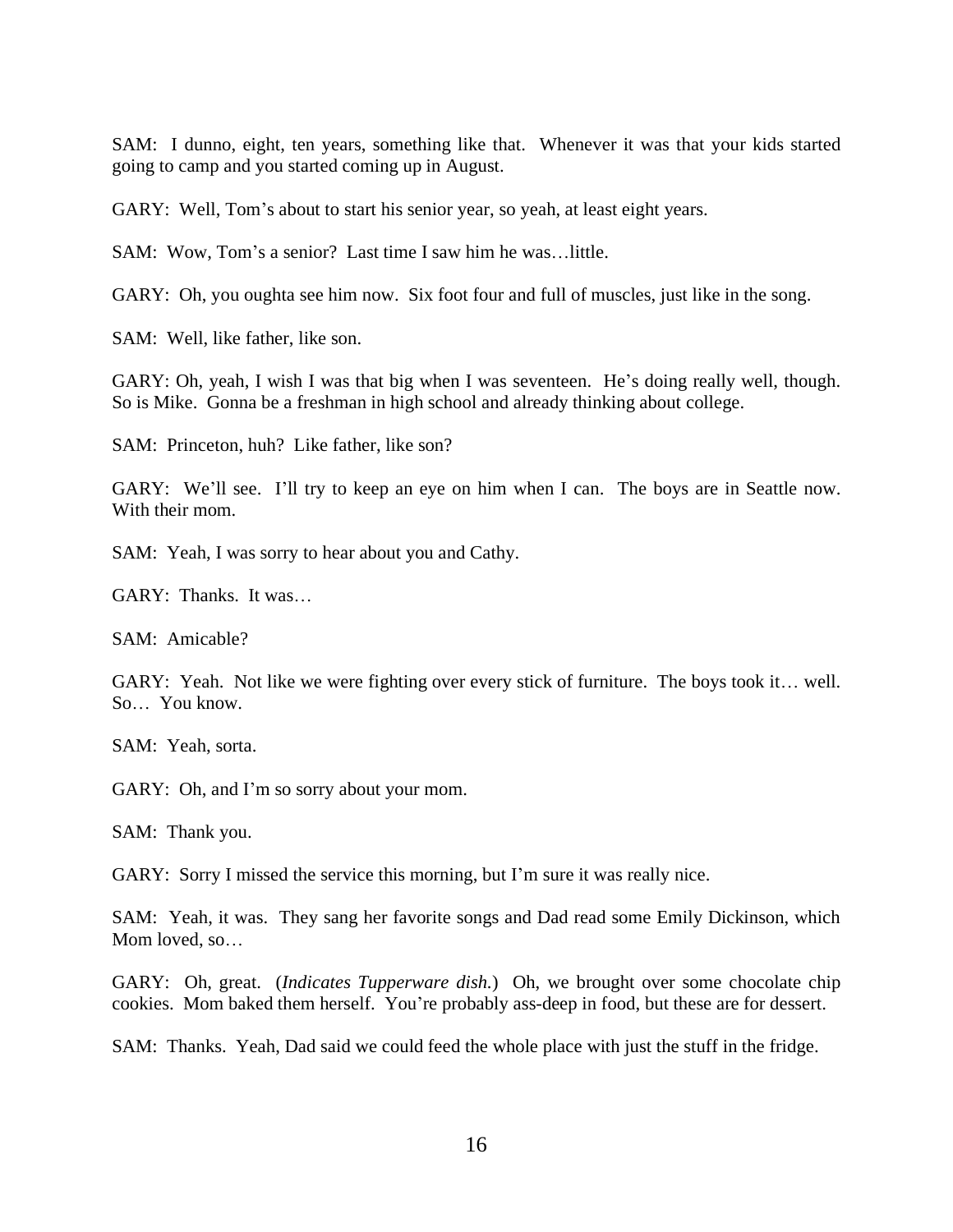(*GARY nods, wanders around the room looking at the furniture, the mantel, the fireplace, then goes and sits on the couch.*)

GARY: It's been a while since I've been in your place.

SAM: Yeah, it has been.

GARY: I hear your dad's gonna sell it.

SAM: He's thinking about it.

GARY: He should get top dollar for it.

SAM: Well, it needs some work.

GARY: Not too much unless he's planning on living in it year-round.

SAM: Yeah, he's thinking about that, too.

GARY: Oh yeah? Didn't you and … um…

SAM: Pete.

GARY: Yeah. Pete. Didn't you and he live here over one winter?

SAM: Ten years ago. I worked at the lumberyard, he worked at the Stratford Hotel in town.

GARY: Right. So, did he come up with you?

SAM: No, we split up five years ago.

GARY: Oh. Sorry about that.

SAM: Yeah, thanks.

(*Awkward silence.*)

GARY: So anyway, yeah, it's been a while since I was here. Place looks just like it did back then.

SAM: The All-Star game.

GARY: Hmm?

SAM: The All-Star game. That was the last time you were in here, at least when I was here. Summer before senior year. We sat here on the couch watching the game. I got us a couple of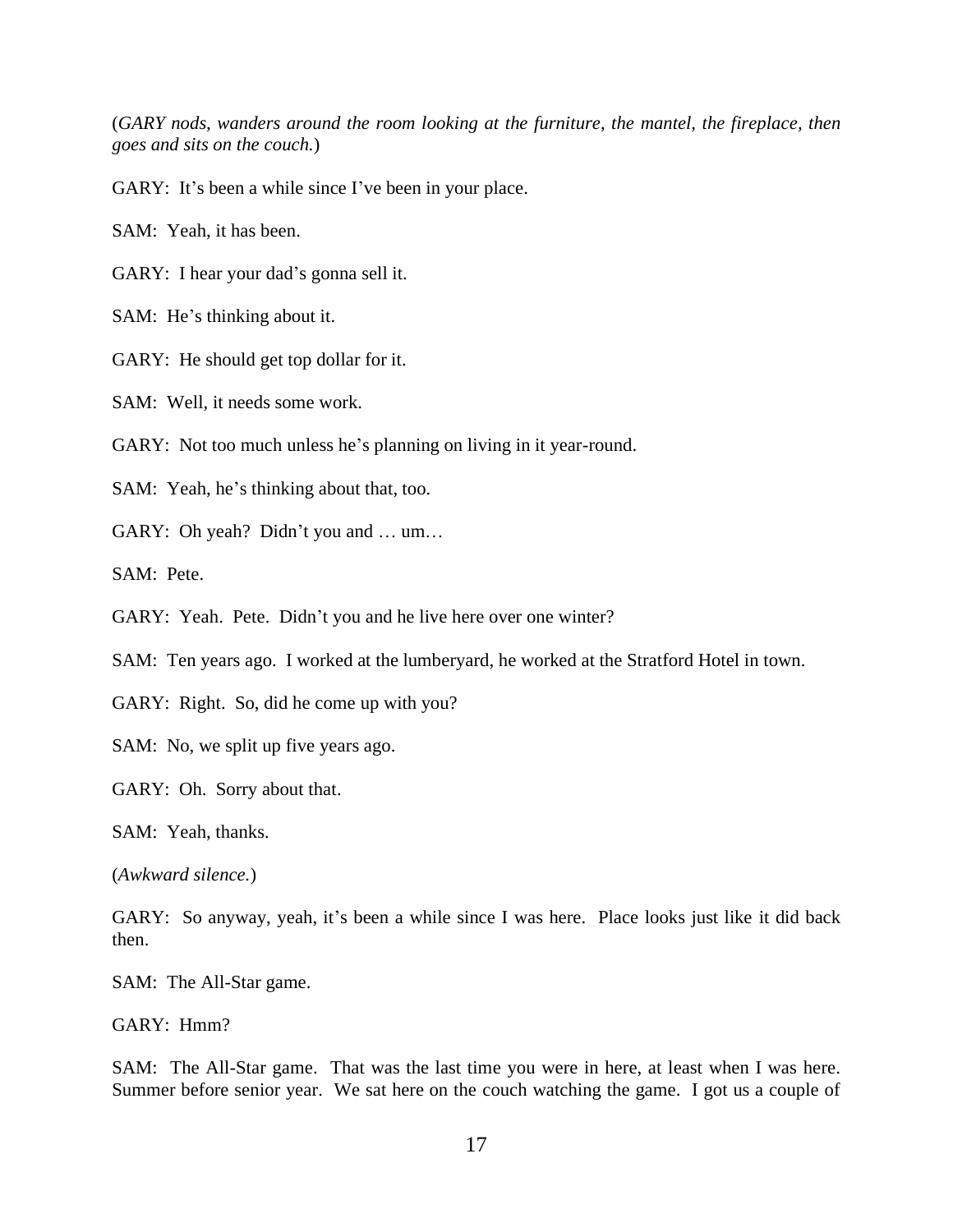beers and we watched the game on that TV. It was kinda chilly that night so we had a little fire going in the fireplace, and it was really nice. By the seventh inning I got us another beer and you started talking about the girl you were dating. You were a senior; she was a junior. Her name was Betty or Becky or something. You were telling me how you were sure that she was the one, that it was destiny, and you were sure that she was gonna be the one you were finally gonna "do the deed" with. (*Chuckles at the memory.*) And you and I sat there on the couch and we talked about… life. We had it all figured out, didn't we?

GARY: Yeah.

SAM: That was quite a night.

GARY: Oh, yeah. It was a hell of a game.

SAM: Uh, yeah. It *was* a hell of a game even though it really didn't mean anything. I mean, it was just for show, right?

GARY: Well, yeah, that's what it is, just keep the fans revved up for the rest of the season.

SAM: Right. Kinda hoping that it would be more like the real thing.

GARY: Yeah, no kidding.

(*GARY and SAM look at each other for a moment.*)

GARY: Her name was Becky.

SAM: What?

GARY: That girl I was going with. Her name was Becky.

SAM: Oh, right. What happened?

GARY: Her dad got a new job in Oregon. Then I met Cathy. We hit it off, she and I.

SAM: Did the deed?

GARY: Uh, yeah. And then some.

SAM: That's right. You and she went to Princeton together. Got married the next summer. I missed the wedding.

GARY: It was a small affair. Just the family.

SAM: That's okay. I'll come to the next one.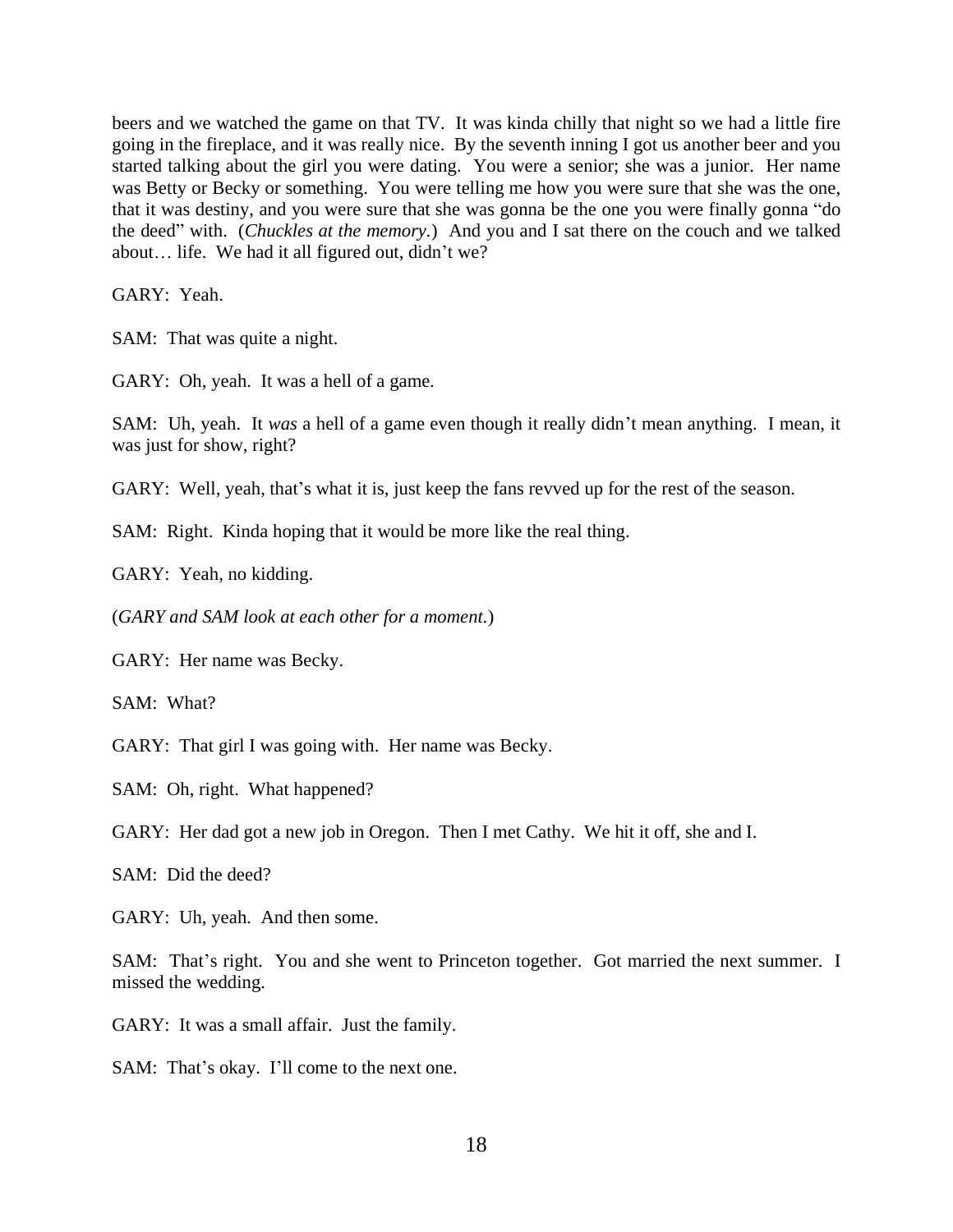GARY (*getting up*): Sure thing. Listen, I gotta get back. I just wanted to, y'know… It's good to see you, Sam.

SAM: You too.

(*GARY goes toward the door, then turns.*)

GARY: Yeah, it's really good to see you. You're gonna be around for a few days?

SAM: A few. You?

GARY: Yeah. We'll see each other, I'm sure.

SAM: Well, you're coming to the reception at the clubhouse tonight.

GARY: Wouldn't miss it.

(*As GARY starts to exit, FRANK enters.*)

FRANK: Well, hello, Gary.

GARY: Hello, Mr. Weaver.

FRANK: C'mon, Gary, after all these years? Call me Frank. Mr. Weaver is my dad, and he's long dead.

GARY: Sure… Frank.

FRANK: Now that wasn't so hard, was it? Good to see you.

GARY: You too. Sorry about Mrs.… about Ruth. We brought some cookies.

FRANK: I'm sure she'd appreciate that.

GARY: I'm sure she would.

FRANK: We're going to have some lunch in a little while. You're welcome to stay; we've got plenty. More than enough, in fact.

GARY: Oh, thanks, but Mom's getting it ready now. Maybe some other time?

FRANK: Sure. See you at the reception tonight?

GARY: Wouldn't miss it.

FRANK: Great. Sam, I'm going to heat up some of that fried chicken.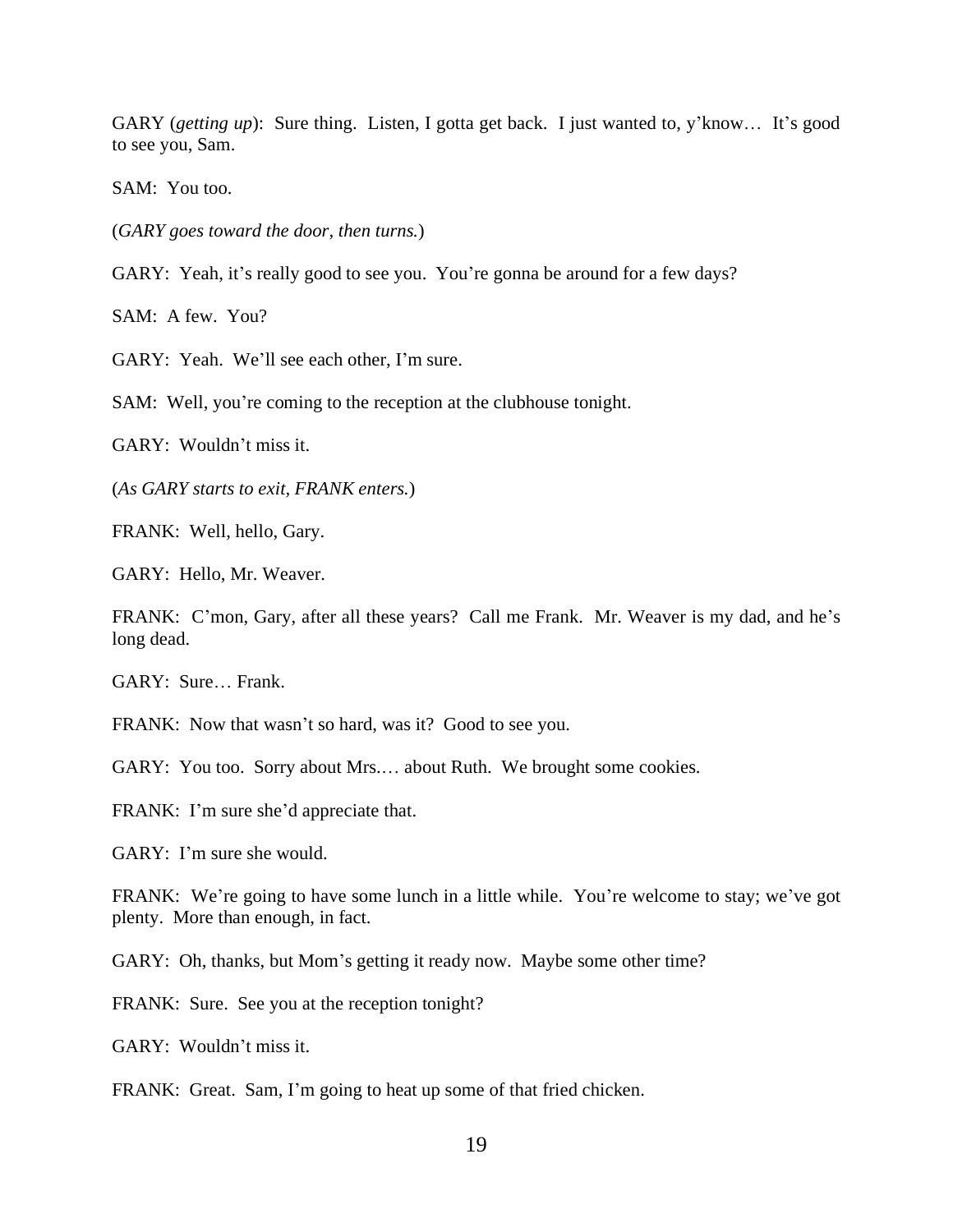(*FRANK exits to the kitchen.*)

GARY: See you later, I hope.

SAM: Okay. Thanks for stopping by.

(*As GARY starts to leave out the back door, there is knock on the front door.*)

PETE (*off stage*): Hello?

(*PETE enters. He is SAM's age, attractive, dressed in a dark suit and tie, a bit out of place in the casual summer atmosphere. SAM offers a handshake, but PETE pulls him to him in a friendly embrace for a moment, then stands back and grins.*)

PETE: Sorry I'm late. My flight last night was delayed getting out, then stuck in Chicago for hours, it seems, and finally got here about twenty minutes ago. I missed the service, didn't I?

SAM: Yeah, but the reception is tonight, so…

PETE: Great. (*Sees GARY.*) Well, hello.

SAM: Oh, sorry. Pete, this is Gary Anderson.

PETE: Hi. Pete O'Rourke. I'm Sam's… I'm an old friend of Sam and Frank.

GARY: Yeah, nice to meet you.

(*GARY and PETE shake hands, genially size each other up.*)

PETE: You too. I've heard a lot about you.

GARY: Oh. All good, I hope.

PETE: Oh, yeah.

(*SAM is watching this exchange nervously, ready to steer it away from dangerous shoals.*)

PETE (*cont'd*): You up for the summer?

GARY: Oh, no, just for a long weekend with my folks.

SAM: Pete, how long are you gonna stay?

PETE: I go back Tuesday.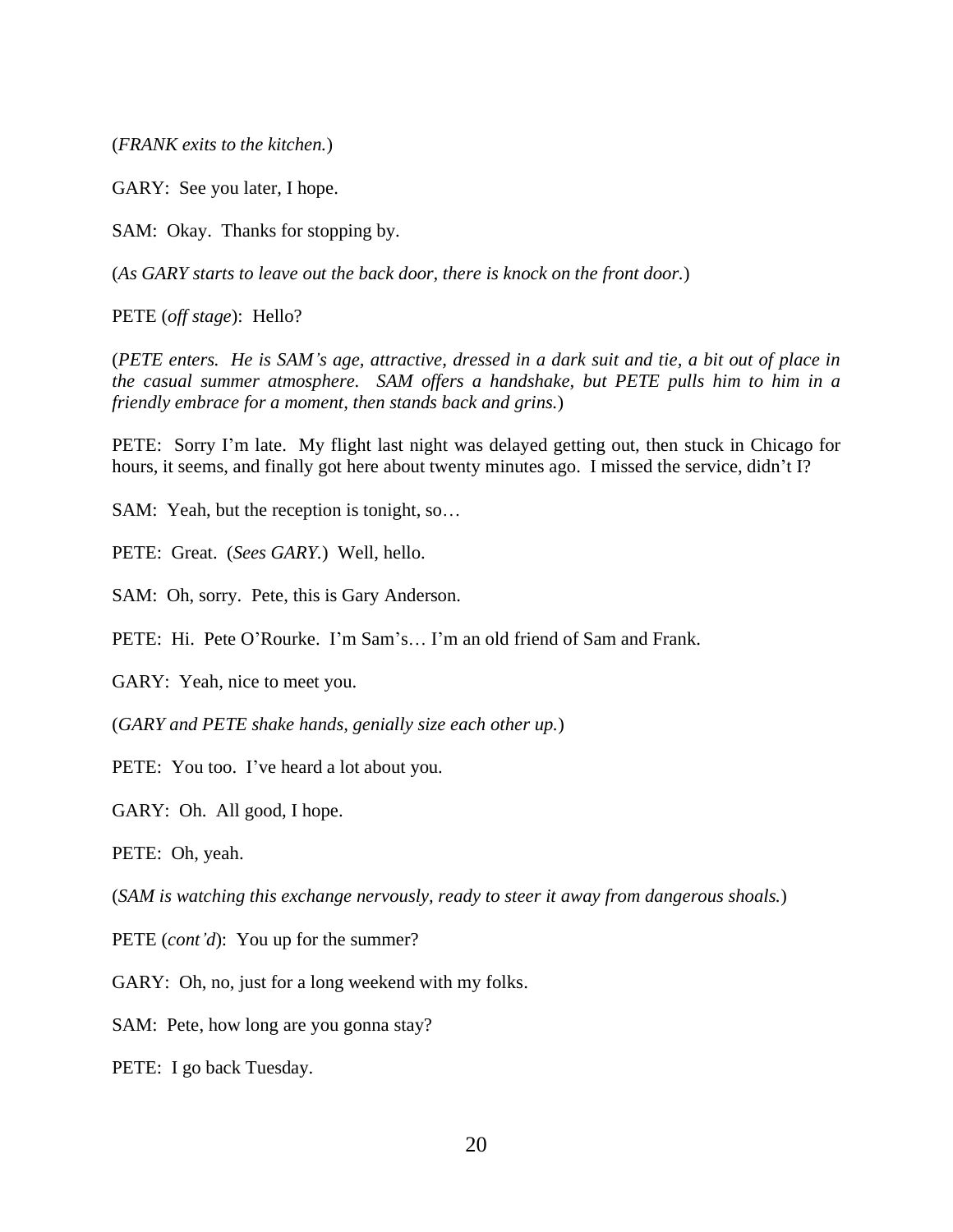SAM: Oh, great.

PETE: I remember Sam showing me your house when we lived here that winter. Nice place.

GARY: Thanks. (*Beat. Cheesy grin.*) Well, Mom's getting lunch ready.

SAM: Okay, well, see you tonight.

GARY: You got it.

(*GARY exits through the back door and across the deck. SAM and PETE watch him go, then PETE smirks at SAM.*)

SAM: Shut up.

PETE *(innocently)*: What did I say? Did my lips move?

SAM: I know you. I know what you were thinking.

PETE: What, that this was the guy you had the major-league aching-boner crush on when you were twelve? Seriously? Him?

SAM: Well, yeah.

PETE: So, I finally got to see what I was up against for all those years.

SAM: You were never "up against him." It wasn't like that.

PETE: Oh, really? The way you used to talk about him, he was Junior Mr. America and a Rhodes Scholar all wrapped up in an ad for Calvin Klein underwear.

SAM: Oh, come on. You had nothing to worry about. Me and him…

PETE: Just a teenage summer fling.

SAM: Not even that. We never... flinged.

PETE: You're sure?

SAM (*firmly*): Yeah, I'm sure. We were just good friends. There's a hell of a difference between a crush at twelve and being in love at twenty-two.

PETE: Good thing. I'd have never stood a chance. (*Beat as PETE looks around.*) Wow, it hasn't changed a bit. Still the same old place.

SAM: Pretty much.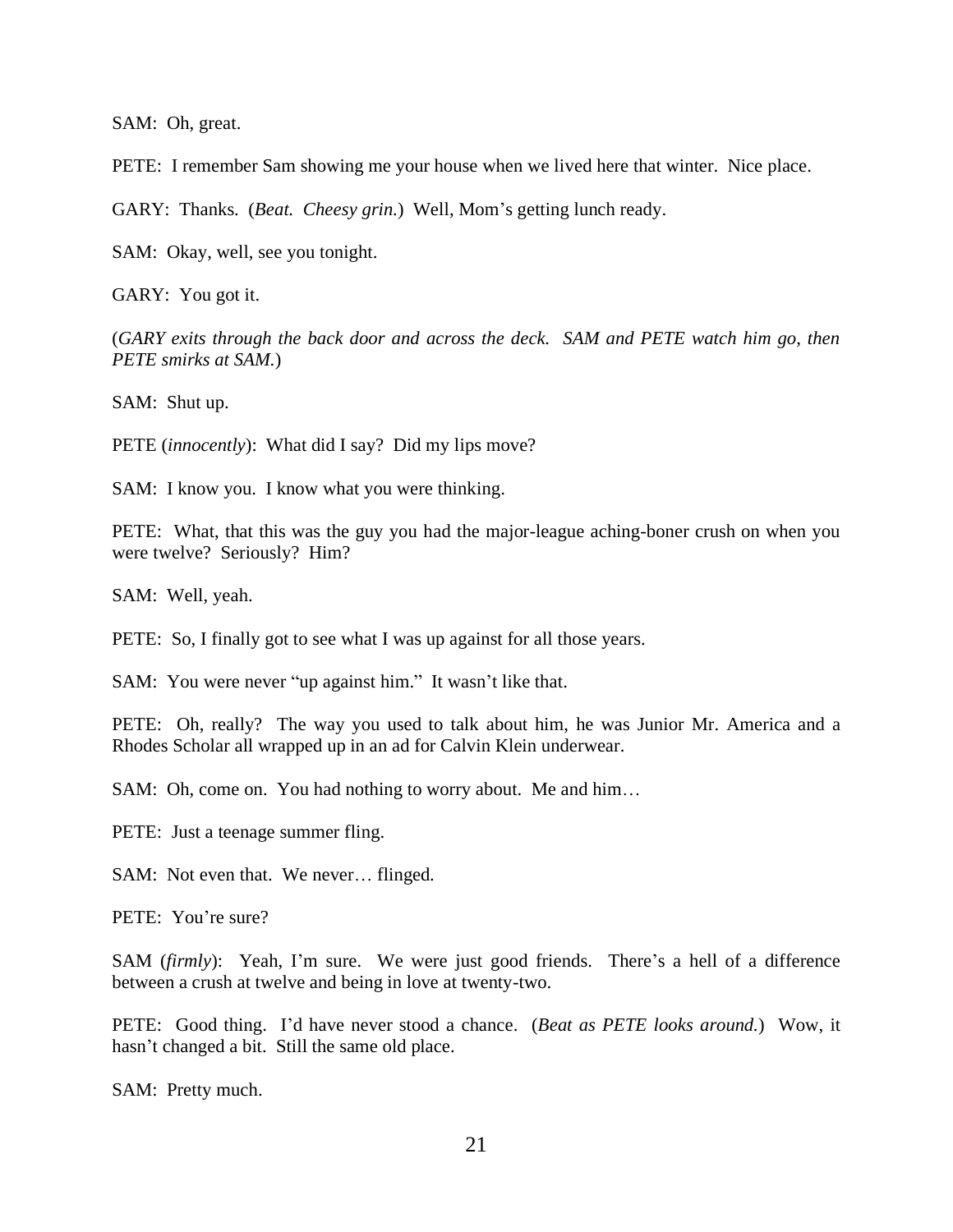PETE: And you look great.

SAM: So I've been told. Thanks.

PETE (*at the bookshelves*): Same old books. (*He takes one down, opens it, puts it back.*) Yeah, I remember reading that one. So, how are you doing?

SAM: Good. I'm…

(*FRANK enters.*)

FRANK: Peter! So glad you could make it.

(*He crosses to PETE, shakes his hand warmly, genuinely glad to see him.*)

PETE: Thanks, Frank, good to see you. I'm so sorry about Ruth. I really loved her.

FRANK: She knew that. And thanks for the card.

PETE: I'm sorry I'm late, but like I was telling Sam, travel was a nightmare.

FRANK: I understand completely. Where are you staying? You're welcome here, as always. Got plenty of room.

PETE: Oh, thanks, but I'm in town at the Stratford. It's like old home week for me there; still a lot of the same people as when I worked there. Don't go to any trouble.

FRANK: Well, if you change your mind, let us know.

PETE: I will, thanks.

SAM: We're about to have lunch so if you want to have a bite, we've got plenty of that, too. I guess.

FRANK: Actually, I'm gonna run down to the clubhouse and check on the setup for tonight, maybe grab a burger while I'm there.

SAM: Really, Dad?

FRANK (*heading for the door*): Good to see you, Pete. Thanks for coming. Back in a while.

(*FRANK exits. SAM looks after him, sighs, and grins wanly at PETE.*)

SAM: He puts the "B" in "subtle."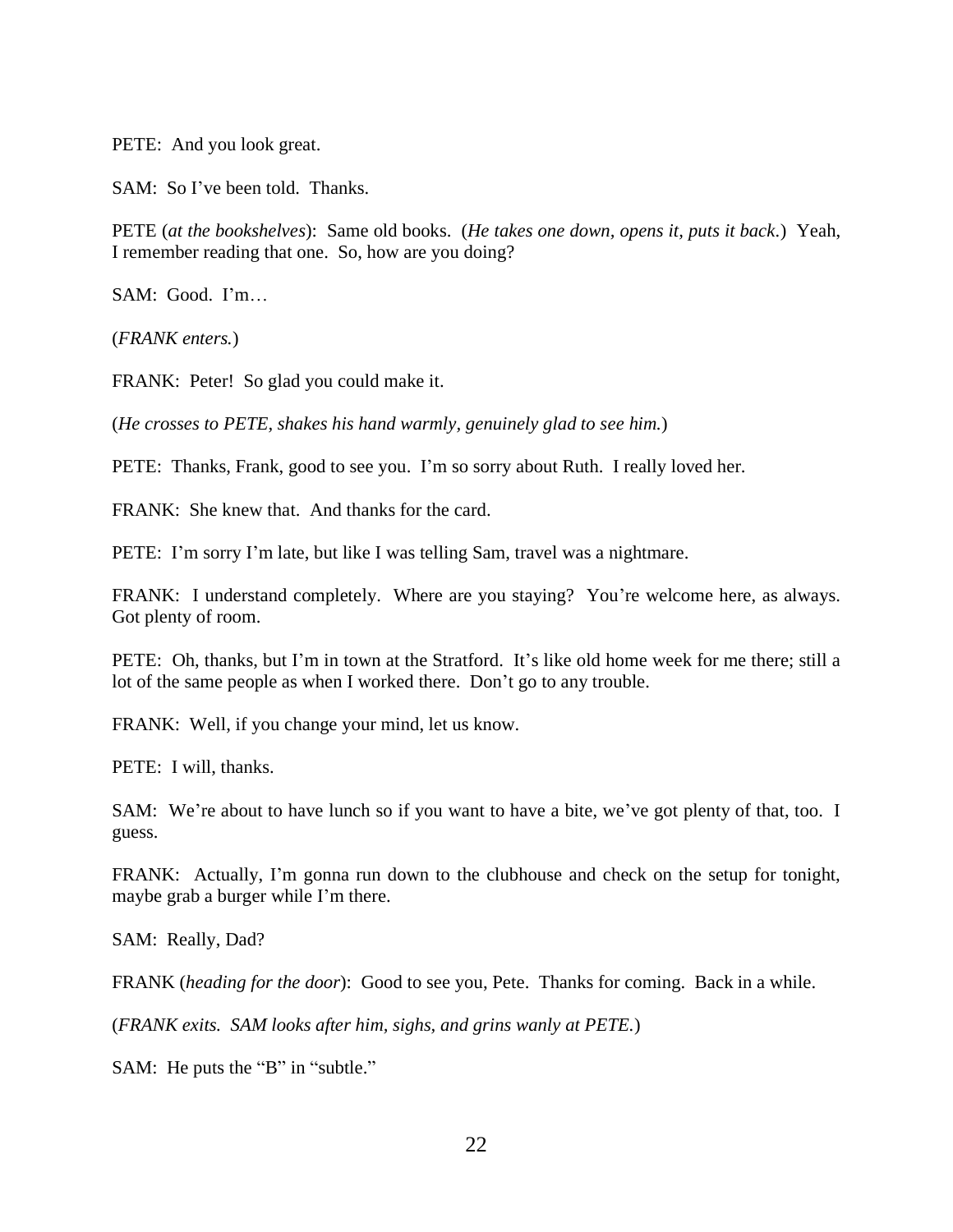PETE: Well, maybe he's not into watching re-runs.

SAM: Yeah, that's not going to happen.

PETE: Good to know. For what's it's worth, I almost didn't come.

SAM: What changed your mind?

PETE: Your dad called me last week.

SAM: He still thinks there's hope for us.

PETE: I know. I tried to tell him.

SAM: Me too. Made it sound like it was Mom's dying wish.

PETE: Ah, book a heavy guilt trip.

SAM: Well, it worked on you.

PETE: No, I was going to come anyway. I missed the funeral last fall.

SAM: Didn't miss much. The usual mumbo-jumbo about ashes to ashes and all that religious crap. Mom wanted to save the good stuff for here.

PETE: It was awfully sudden, wasn't it?

SAM: Ten weeks from diagnosis to… the end. But she was ready.

PETE: I felt like I owed it to her. I mean, she did make a point of putting me on the invitation list.

SAM: She was so hopped up on painkillers that I'm surprised she didn't invite Barack and Michelle Obama.

PETE: That would have been a first: black people at the Harbor Grove chapel.

SAM: All things considered, I'm… we're glad you came.

PETE: It was a last-minute thing. Believe it or not, June is really busy time for us, and even though it's hot and humid, some people actually like wandering around a theme park as long as they can duck into some place with air conditioning and buy a twenty-dollar bottle of Coke.

SAM: Yeah. Air conditioning.

PETE: What about it?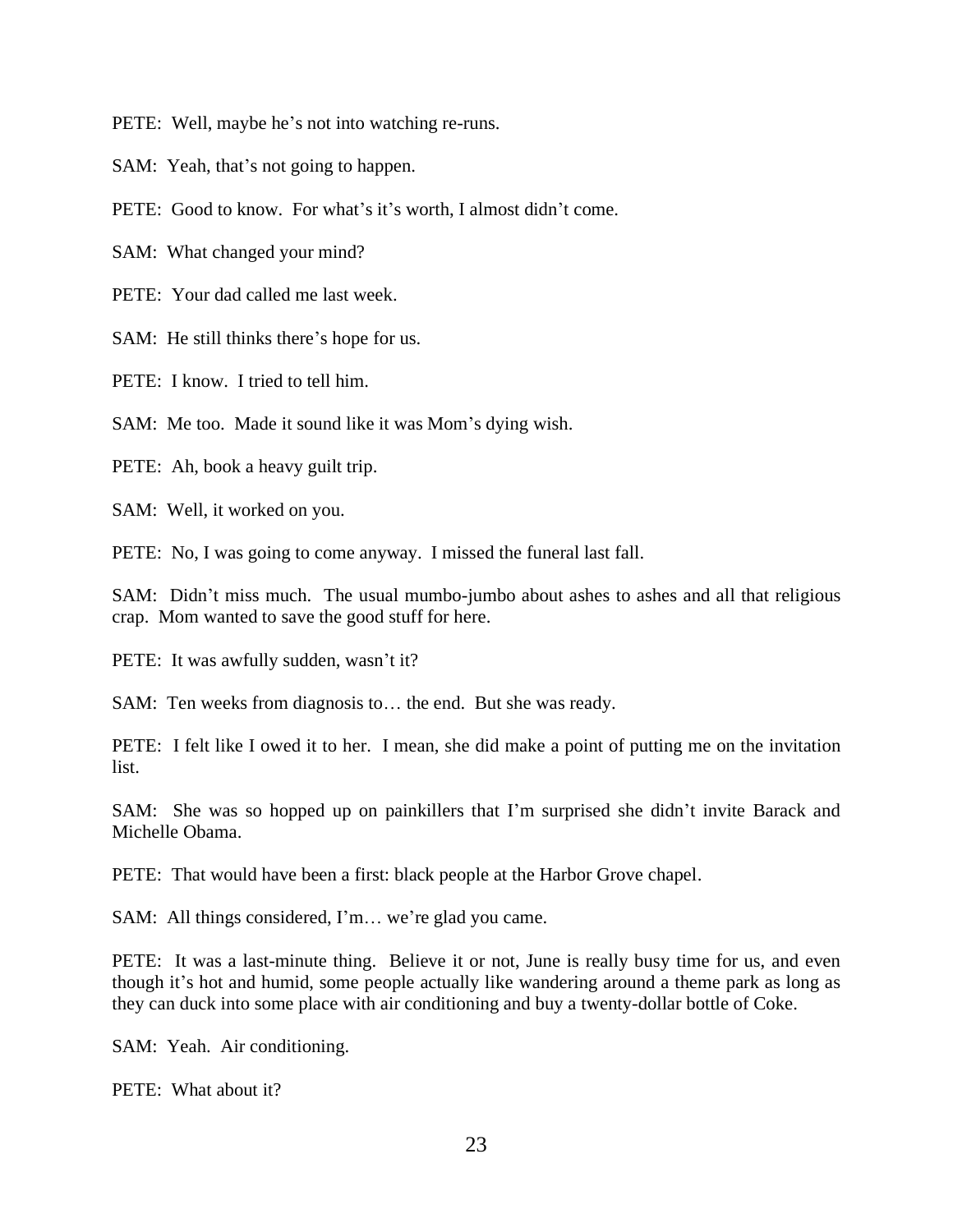SAM: Well, if it wasn't for  $AC - or$  the lack of it – this place; this house, or "cottage" if you like, and the Harbor Grove Cottage Owners Association, wouldn't exist.

PETE: Oh, because…?

SAM: Rich people couldn't stand the heat and humidity of summers in places like Chicago, St. Louis, and Detroit, so they built these houses up here where it was twenty degrees cooler near the lake and far away from the hustle and bustle of the city. In keeping with the uppercrustacean tradition, they formed an exclusive association with a restricted country club and a gate on the road to keep out the riff-raff. My great-granddad spent a lot of money to build this place so he could spend one month every summer up here.

PETE: And you loved every day you spent up here since you were five.

SAM: I did. I still do. I don't know if I'll be able to afford it, though. Neither does Dad. That's why he's thinking about selling. The upkeep alone costs a fortune. Oh, and speaking of upkeep, guess who was over today.

PETE: Who?

SAM: Kenny Barnhill.

PETE: Kenny Barnhill?

SAM: Yeah, you remember him.

PETE: That skinny little high school kid? The one who followed you around like a puppy?

SAM: Not so little anymore. He's bulked up really nicely.

PETE: I remember him. So, he's still here. I thought he was gonna go off to college or something. Move to the big city like Mount Pleasant or Saginaw.

SAM: Well, he's a vet now.

PETE: Dogs and cats, or horses and cows?

SAM: No, vet as in Army veteran. He's working for the association now. He got the Pontiac running.

PETE: That old Pontiac. Well, it's really good to see you. In person. You look better than your profile picture, and Skype doesn't do you justice.

SAM: So do you. So, how's it going?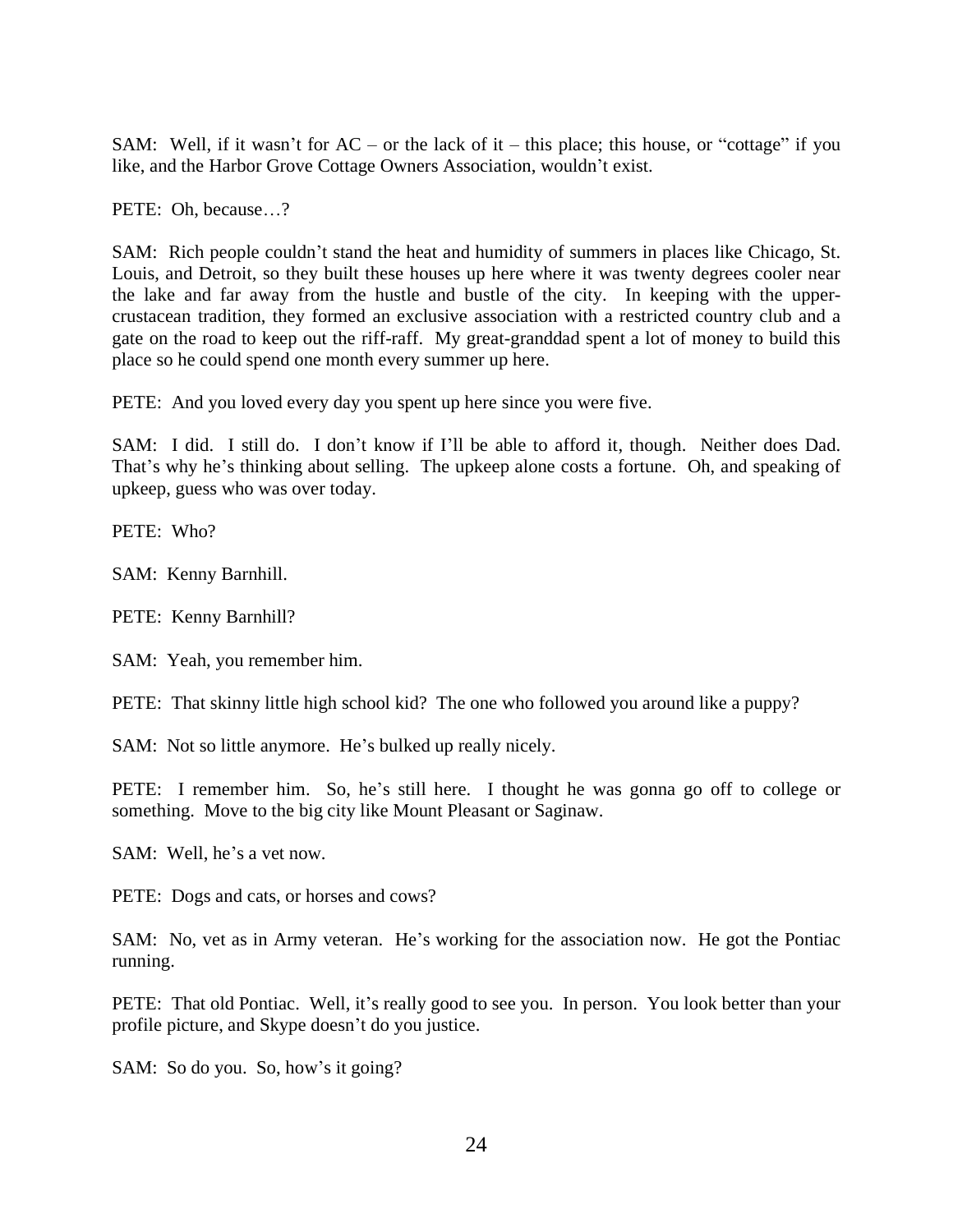(*Beat.*)

PETE: By "it" you mean my recovery.

SAM: Well, yeah.

PETE: Got my five-year chip. (*Reaches in his pocket, pulls out an AA chip.*) So far so good. One day at a time and all that.

SAM: I'm very proud of you.

PETE: Well, in a way, I owe some of it to you.

SAM (*shrugging*): If you say so.

PETE: I do. Kicking me out.

SAM: I didn't kick you out.

PETE: Yeah, you did. "Get sober or get out." Your words. I heard you. Everyone here heard you. I'll bet they still talk about it when they're on their second martini. Sounds of a summer night.

SAM: So, you got out.

PETE: Well, you never really gave me a chance.

SAM: The hell I didn't… (*Beat.*) You know what? I'm not gonna go through it all again. It was five years ago. You left. We split up. You went your way, I went mine. We're both better off.

PETE: Are we? Are you seeing someone?

SAM: Are you?

PETE: No! I haven't been on a date for so long I don't even remember how to do it.

SAM (*drily*): The procedure's pretty much the same as it's always been.

PETE: Well, there's one small problem.

SAM: They have pills for that now.

PETE: I still love you. That never stopped.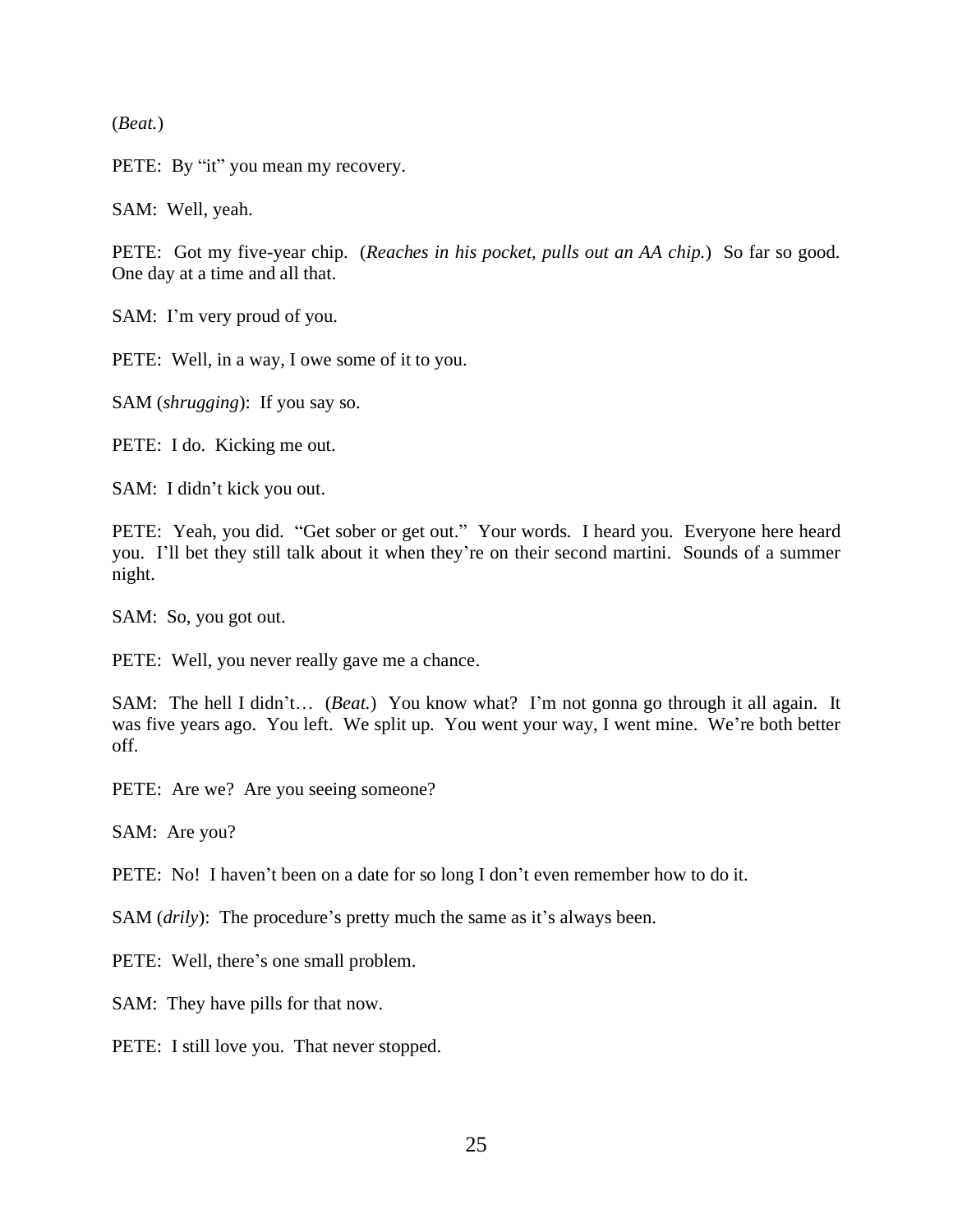SAM: And I love you. But… Please don't tell me you came here just to tell me that you want us to try again.

PETE: No, I know. You're in Colorado, I'm in Florida, I'm not quitting my job, you're not quitting yours, we've moved on, we'll always be friends, et cetera, et cetera… I know the routine. I've seen all the movies with Tom Hanks and Meg Ryan where they break up and get back together, usually in some sugar-soaked rom-com montage. We're not that.

SAM: No. We're not.

PETE: So, what are we?

SAM: Like you said. Just good friends.

PETE: Status quo.

SAM: Yes, pretty much.

PETE: Frozen in time.

SAM: Whatever you want to call it.

PETE: So, there's no chance of us starting up, starting over, picking up where we left off.

SAM: I just said…

PETE: Okay, okay, just checking. But don't you think…

SAM: Oh, Christ.

PETE: Oh, Christ what? Even "just good friends" evolve, Sam. Look, we were together for ten years. We lived in five different places, had I-don't-know-how-many jobs, we spent a whole year here freezing our asses off because you couldn't find a real job, and we still stuck together.

SAM: In more ways than one.

PETE: Yeah, that too. And it was pretty good, wasn't it?

SAM: There's more to a relationship than that.

PETE: Yeah, eating chocolate ice cream in the dark after.

SAM: I'm serious.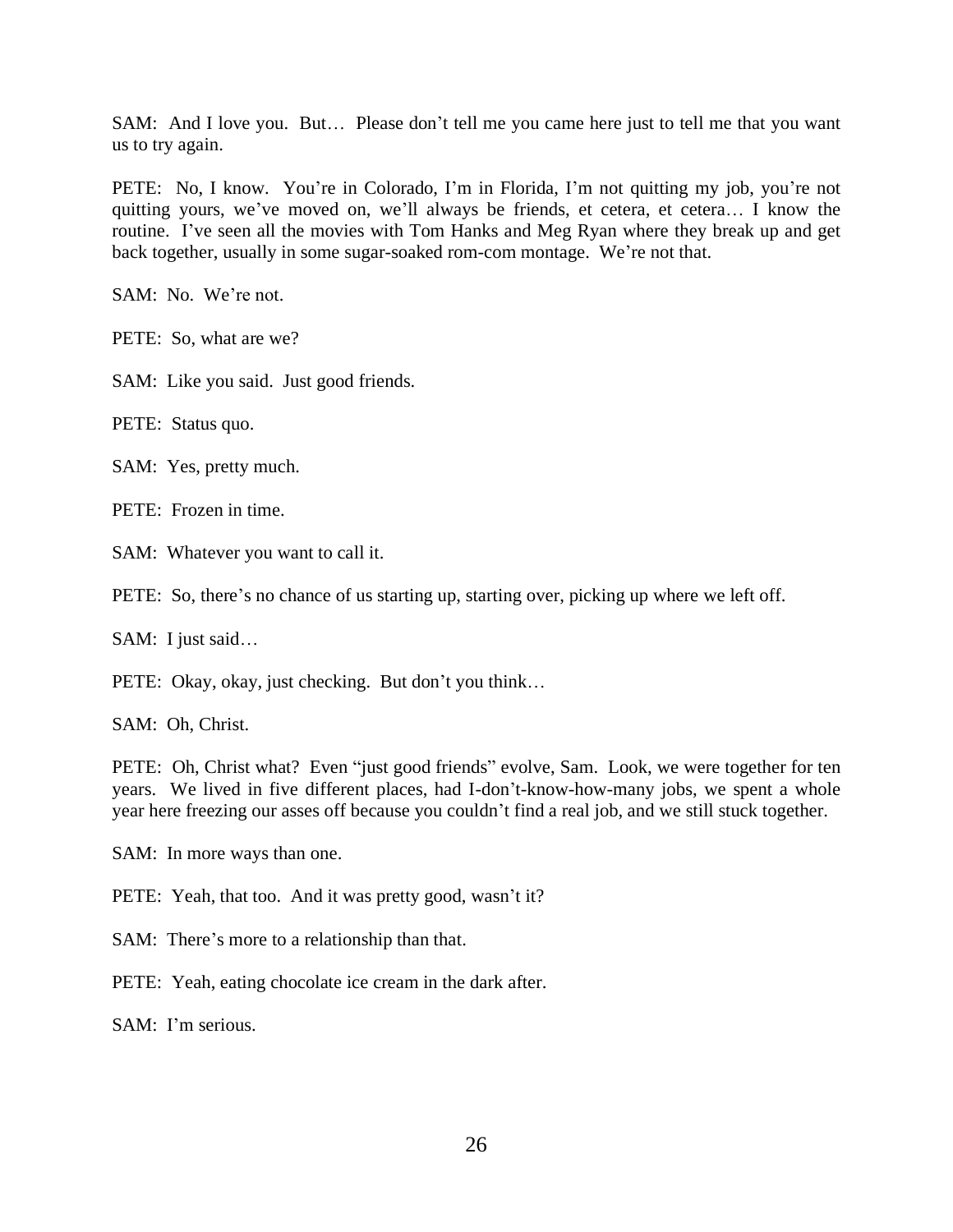PETE: So am I. Look, we never really figured us out, did we? We fell in love because of a mutual carnal attraction and took it from there. But we never really talked about what made us, us. We just fell into it. We made it up as we went along.

SAM: So do most people. I mean, look at my parents, or yours. Or my brother.

PETE: Those are straight people, Sam. The road is paved for them; ours is more like…

SAM: A dirt road with bumps and ruts?

PETE: Yeah, okay. But even then, despite the tortured metaphor, we had to make our own way. Renting an apartment. Buying a car. Getting a job. We just did it. But we never really planned anything out as far as being together. Where we were gonna go.

SAM: Who does that? Life's not some package tour with pre-planned stops. It just is. And people who do set it all out down to the number of kids and cars and pets and places to summer and winter and what school or college or camp to send their kids are usually in for a hell of a shock. Like they say, you want to make God laugh, tell him your plans. You're gonna tell me that you decided twenty years ago that your life's ambition was to be a glorified desk clerk with a drinking problem?

PETE: Wow. Don't mince words, Sam. Let it all out.

SAM: The same goes for me, Pete. You think I wanted to end up as a junior professor of psychology at a community college who got the job by answering an ad on-line? The only reason I didn't end up with you at an AA meeting is because I have a pathological fear of throwing up.

PETE: What did you really want?

SAM: You know.

PETE: No, I really don't. What; to be an astronaut? Fireman? Piano player in a strip club? You never really told me what you wanted to be. All those years in college and grad school, you were just marking time, waiting to see what came along. Hell, I think you majored in psychology because the TA in your adolescent development seminar was hot.

SAM: Oh, yeah.

PETE: Well, he was. But what?

SAM: Why do you think I wanted to spend a year up here in the woods away from all of the noise and distractions of … down there?

PETE: Not much of a living in being a hermit. Besides, the idea of being a hermit is to live alone. I came with you, remember? You even made sure I wanted to come.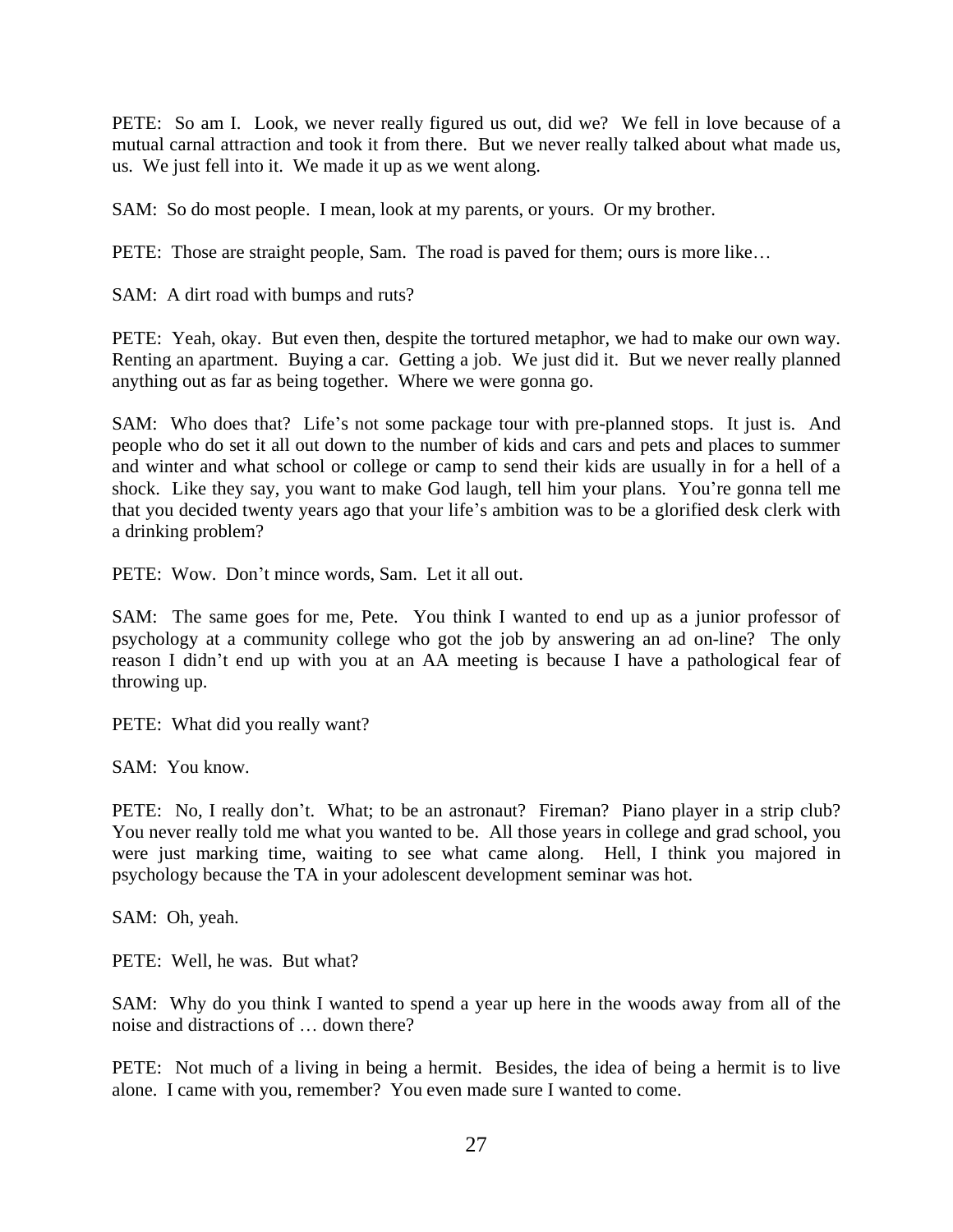SAM: Because I wanted to have time to think and to…

PETE: Oh, my God. The great American novel. Now I do remember.

SAM: Yes. Just us, the woods, the quiet nights, no distractions like traffic or friends dropping in. I'd get a job to make ends meet, but nothing that required a lot of energy; just bring in enough so that I could spend nights and weekends writing.

PETE: Yeah. But you never did it.

SAM: Oh, I did. I started. Remember? I set up my little office in the back bedroom with the desk and the computer and the printer and the view over the lake and I wrote like mad for six weeks.

PETE: So why did you stop?

SAM: Because I suck at it.

PETE: No.

SAM: Yes. I'm a really terrible writer. My characters are dull, the plots are episodic, there's no depth of feeling to the narration, it's all crap. I can't even write decent porn, and believe me, I've tried. No one wants to read it.

PETE: How do you know unless you put it out there?

SAM: I did! Where do you think I heard about the dull characters and the episodic plots, not to mention the depthless narration? I sent off a sample chapter to a bunch of editors and friends from college who majored in English, including that assistant professor who gave me an A because he saw me taking a shower in the gym. Well, anyway, they all hated it. I mean, they didn't actually use the word "hate" but I could read between the lines, which is more than I can say about my own writing.

PETE: You never showed it to me. I didn't even know you were sending it out.

SAM: Well, if I had, you would have either said you liked it just to make me happy, or if you didn't, you would have said you liked it anyway.

PETE: Oh, come on, give me a little credit for being brutally honest.

SAM: I slept with you for ten years, Pete. I knew the difference between when you really liked something and didn't, okay?

PETE: Hey, we all have our off moments.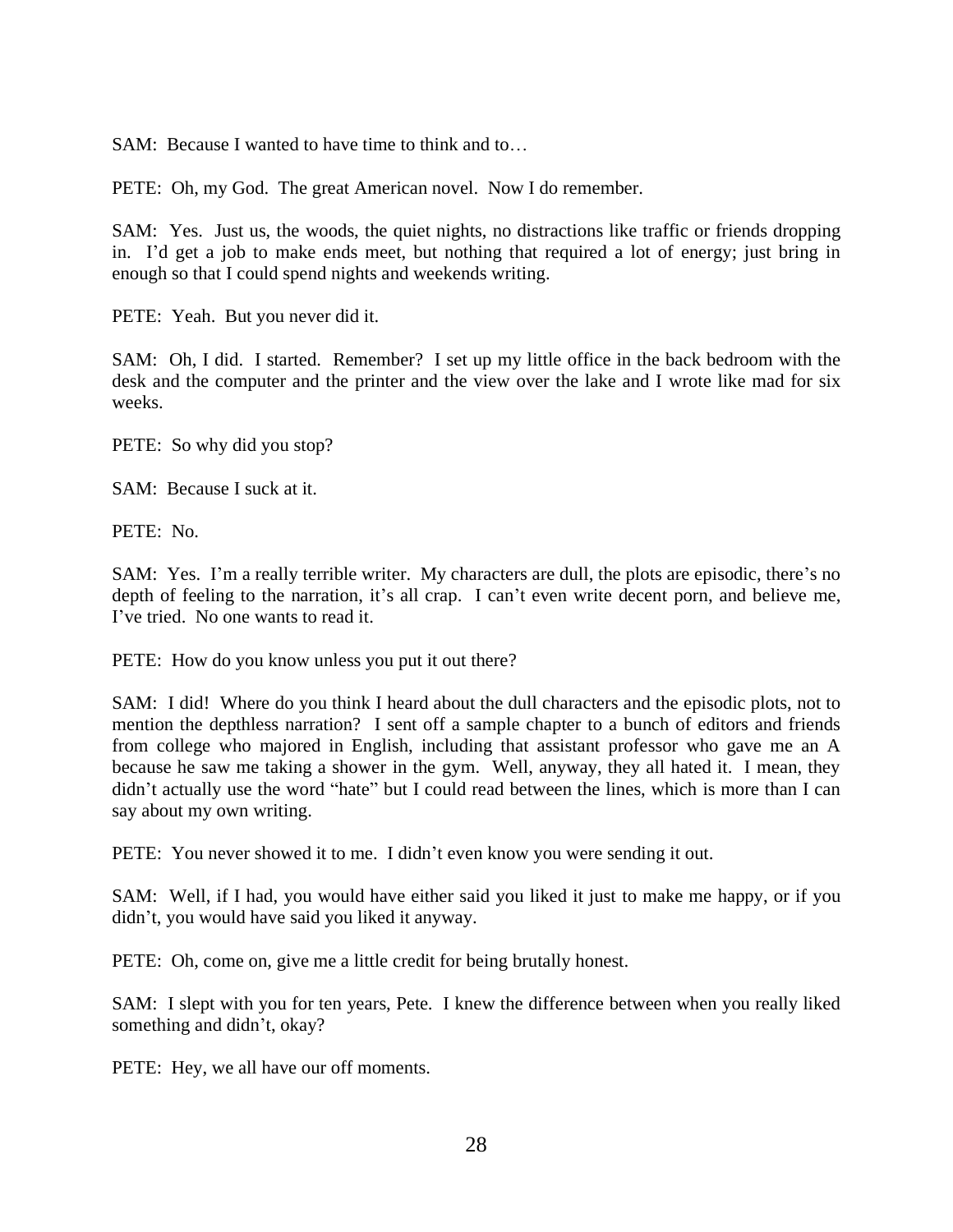SAM: Well, this is permanent.

PETE: So, you stopped. Never tried writing again.

SAM: Oh, no, I write a lot: scholarly papers, peer reviews, research articles. My biggest hit was "The Role of the Idealized Male Image in the Development of Adolescent Self-Identification."

PETE: Huh?

SAM: Exactly. It was about how adolescent boys see themselves when they compare themselves to the images of the perfect man, whether it's in ads, like the Abercrombie and Fitch men, or superheroes on TV, or even other guys in their own world. You know, like the star quarterback in high school, or a big brother. My point is that no one can be expected to live up to these impossibly high standards.

PETE: Wow, that sounds … You said it was your biggest hit?

SAM: Yeah, the editor changed the title to "Boots, Jeans, T-Shirts and Biceps," added some pictures of hot guys in the aforementioned outfits, and it went viral among the psychology crowd. I had no idea so many supposedly strait-laced headshrinkers took a purely academic interest in a guy with tight Levi's and eighteen-inch guns.

PETE: Hell, I'd read it just for that. So, how'd you do the research?

SAM: There've been some studies on self-image that I went through, did some controlled interviews and questionnaires, read up on advertising theory.

PETE: No primary research? Like hanging out at the local gym?

SAM: No, that's strictly off-limits.

PETE: Besides, you had your own history with the idealized male.

SAM: Oh, honey, you're very handsome, but...

PETE: I don't mean me. I'm talking about Gary.

SAM: Okay, nice try. He never entered into the picture.

PETE (*snorting*): Seriously?

SAM: Look, I never even thought about him. Well, I mean, sure, I admired him, but I didn't want to become him. Or even look like him.

PETE: Yeah, because that was never gonna happen.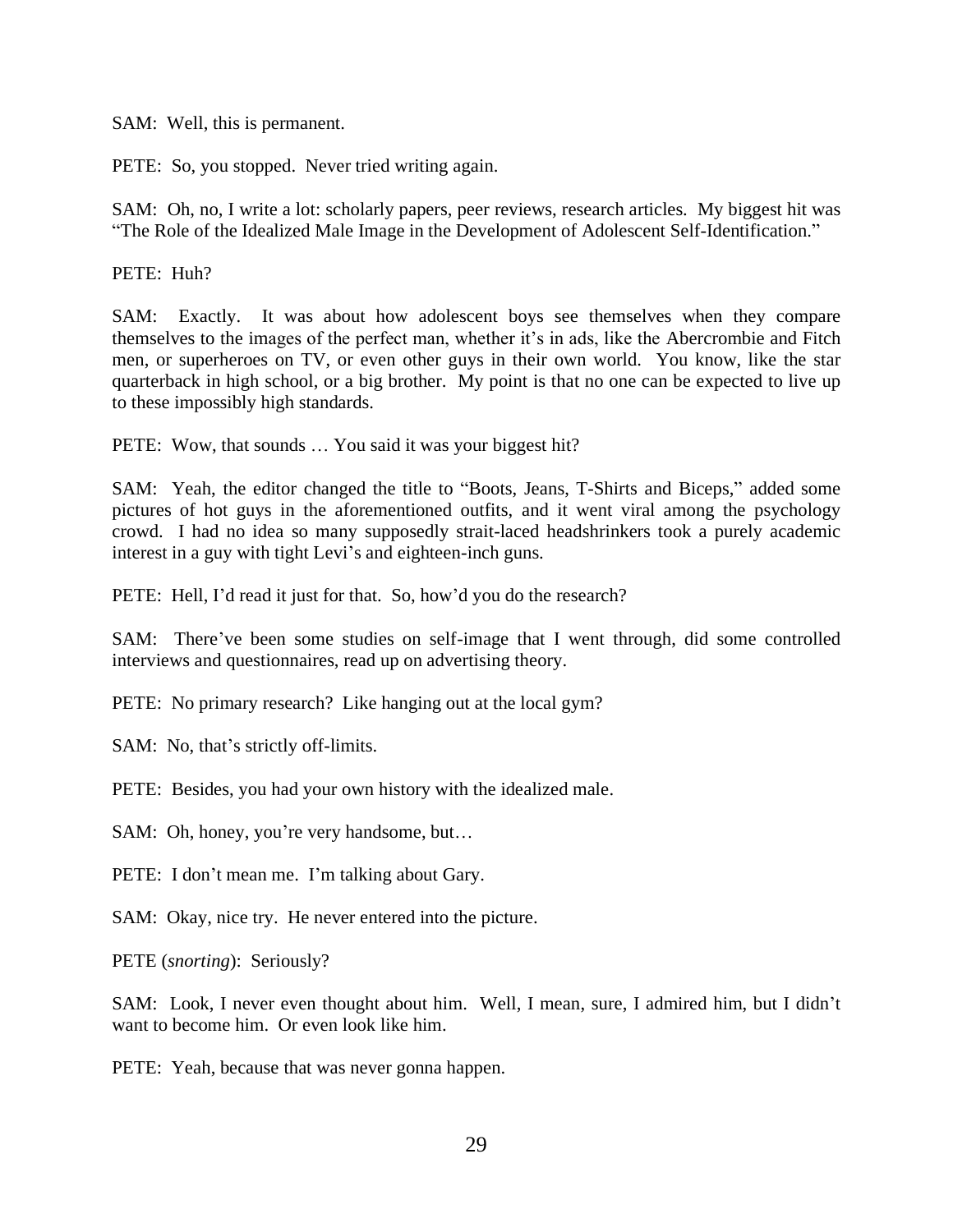SAM: That's right. And it's not because I can't bench three hundred pounds. It's because I don't want my life planned out to the last minute. Tell me that's what you really want.

PETE: No, it's not.

SAM: Good.

PETE: I already know what I want. Known it all along.

SAM: Well, good. What is it?

PETE: You, you big goof.

(*PETE grabs SAM and kisses him firmly on the lips and then wraps him in his arms, still kissing. SAM is utterly stunned but does not resist, and then he embraces PETE, kissing him back. Finally, SAM breaks free and walks away, ending up at the fireplace, staring down at the area rug.*)

SAM: Oh, shit.

PETE: Yeah, I know. Tom Hanks and Meg Ryan, right? Look, you asked...

SAM: I know. And I should have seen that coming a mile down the road.

PETE: I'm sorry.

SAM: No, it's my fault. I somehow gave you the impression that I…

PETE: Oh, don't flatter yourself. Like I said, I still love you. Five years of being apart and moving a thousand miles away didn't change that.

SAM: I know. And you still kiss very nicely.

PETE: Okay, here you go again, leading me on.

SAM: No, I'm not.

PETE: I'm kidding. But I do think we've taken a big leap in the evolution of being "just good friends."

SAM (*glancing down at his crotch*): Yeah, well, someone else is taking a big leap, too.

PETE (*laughing*): Nice to know I've still got someone's attention. You know whose fault this is, don't you?

SAM: Not me.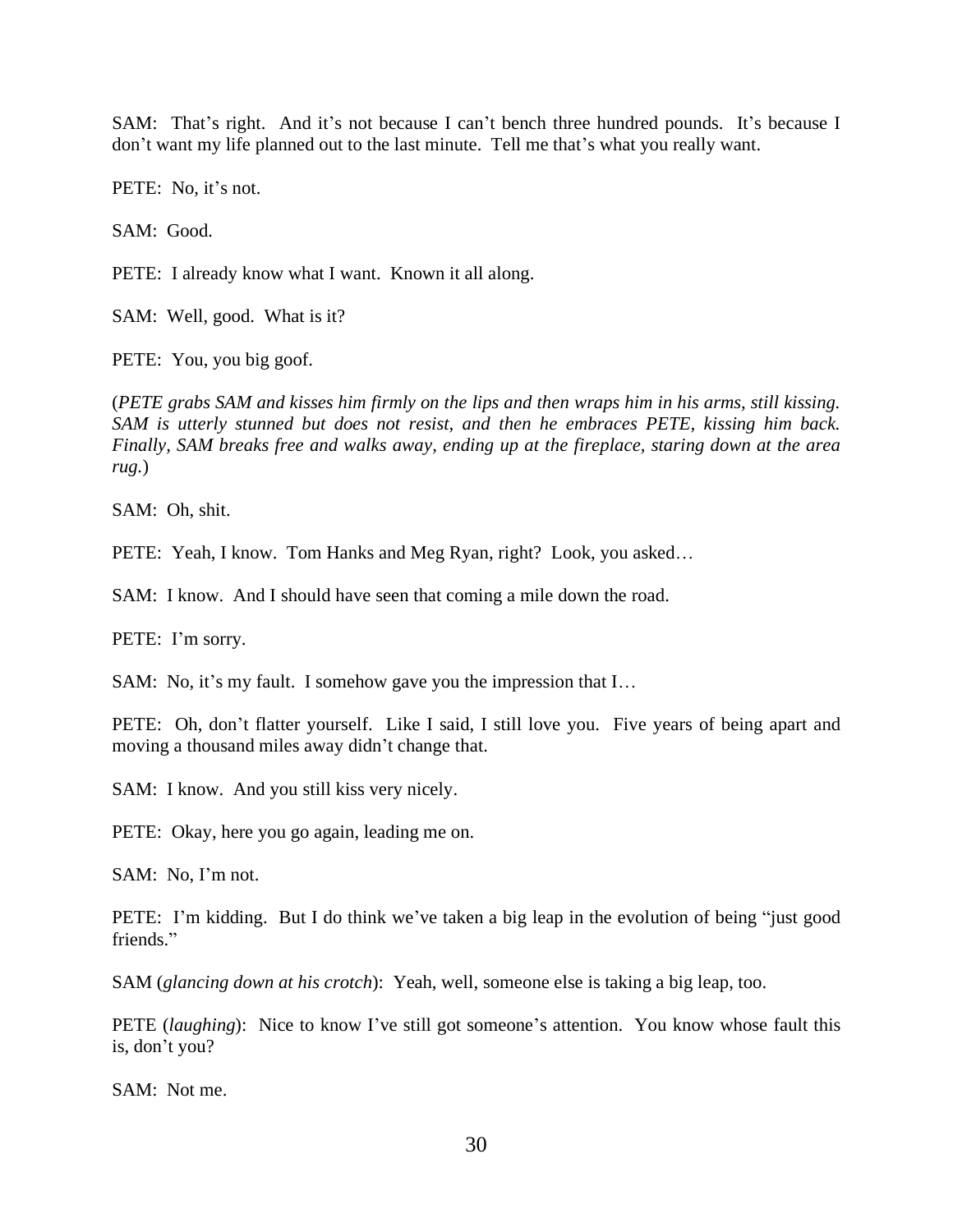PETE: No. Your mother. If Ruth hadn't died, I wouldn't be here.

SAM: Way to go, Mom. Even from inside that little fifteen-hundred-dollar brass urn buried in the wall, you're still in control. (*Sighs.*) Well, for what it's worth, I'm glad she thought of you.

PETE: Thought of us.

(*PETE moves to SAM to embrace him again, but SAM moves away.*)

SAM: That last one was for old time's sake, but that's it, okay?

PETE: For now.

SAM: No, not for now.

(*Beat. PETE and SAM face each other, then PETE raises his hands in surrender.*)

PETE: Okay.

(*They move apart, SAM by the fireplace, PETE by the bookcase. A long pause, then SAM starts to say something, but he is interrupted by FRANK coming in the front door.*)

FRANK: Well, boys, you have a chance to catch up?

End of Scene 1.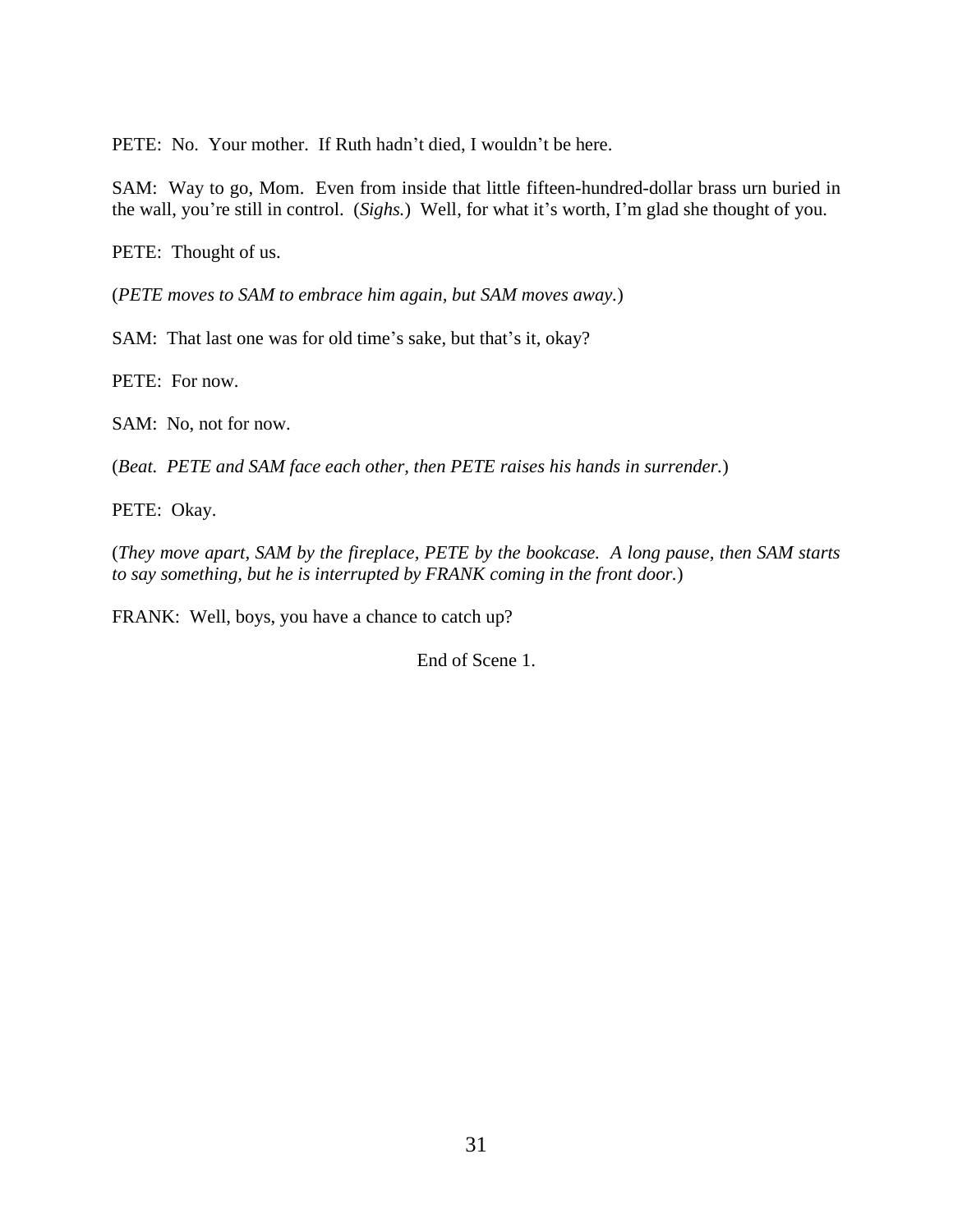#### Scene 2.

*A few hours later. The stage is empty. The back door to the deck is open, as is the front door. PETE's suitcoat and tie are on one of the chairs. A knock on the front door.*

KENNY (*off*): Hello? Anyone home?

(*PETE enters from the backdoor. He's holding a magazine; "The New Yorker" perhaps.*)

PETE: Uh, yeah, come in.

(*KENNY enters, dressed as before. He sees PETE and grins broadly.*)

KENNY: Hey, Pete! I didn't hear you were coming.

PETE (*somewhat awestruck*): Kenny?

KENNY: Yeah, it's me.

(*They shake hands warmly, then PETE looks KENNY over admiringly.*)

PETE: Wow, I hardly recognized you. You've really... wow.

KENNY: Yeah, it happened kinda fast, but like they say, the Army will make a man out of you.

PETE: I'll say. Really good to see you.

KENNY: Thanks, you too. But I thought Sam said you couldn't make it.

PETE: Kind of a last-minute thing, and I got delayed; I had to spend last night in Chicago. I missed the service this morning.

KENNY: It's really nice of you to come.

PETE: Yeah, even if it's only for a couple of days.

KENNY: Well, it's good to see you.

PETE: Good to see you, too.

KENNY: Thanks. Is Mr. Weaver around? I brought back the wagon; got the new tires on it.

PETE: No, he and Sam left a little while ago. The lady from the clubhouse called and told them to bring in all the food they got from friends here, so that's where they are. Should be back in a while.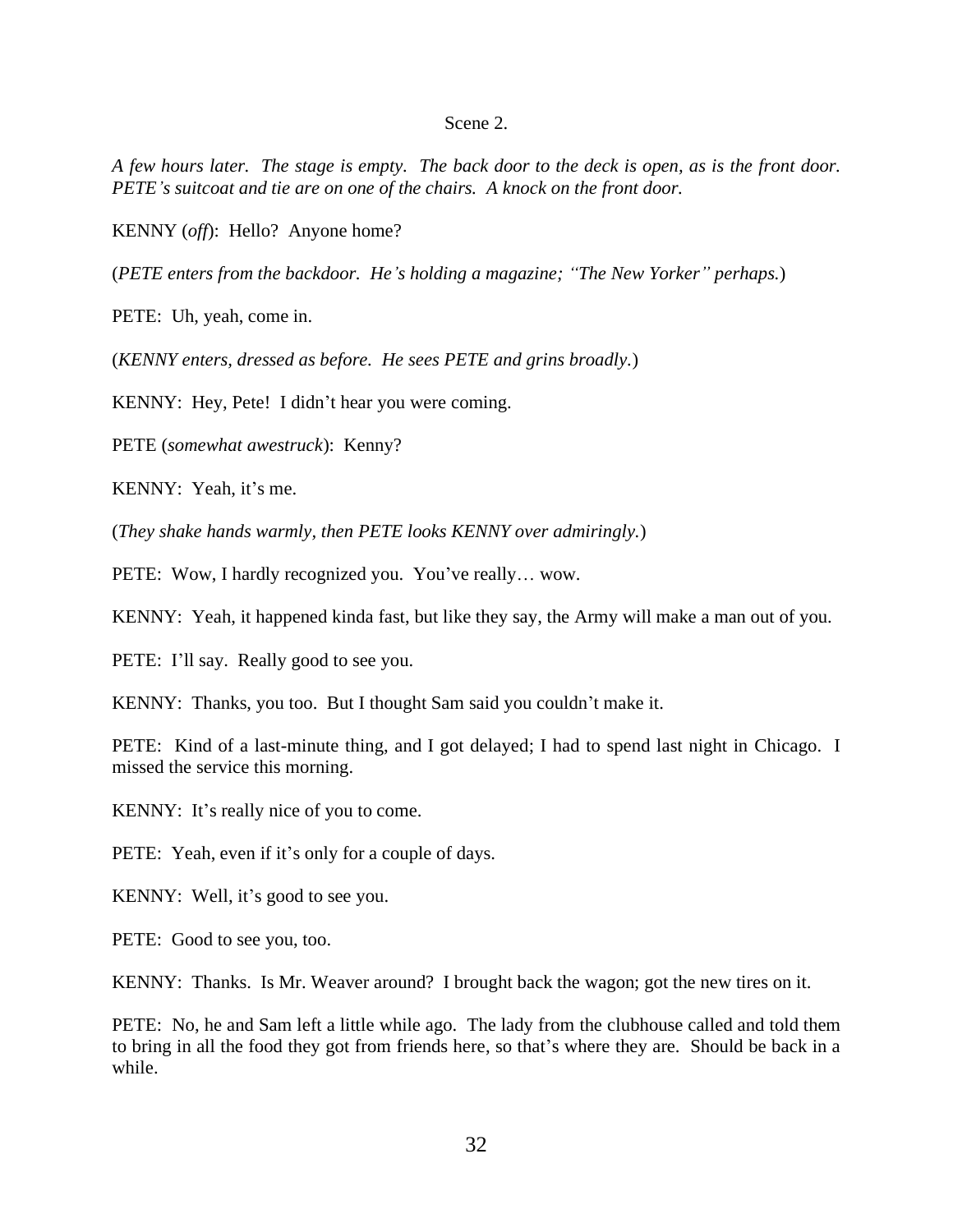KENNY: Okay.

PETE: Say, can I get you something? Water? Soda? Beer? I'm sure they've got some.

KENNY: Oh, no thanks, I'm good.

PETE: So, the Army, huh? I thought you were planning to go to college. That's what you talked about when we lived here.

KENNY: Yeah, but then my dad got sick and that ate up a lot of money, and then he died. And college still costs a lot, even if I got a scholarship; y'know, books, a place to live, that sorta thing. But the Army paid for all that, and now that I'm out, they'll help pay for school when I go back.

PETE: So, you're planning on going?

KENNY: Yeah, maybe this fall or next winter. Save up a little from what I make here, then maybe take a couple of classes.

PETE: Well, that's great. I really can't get over how much you've grown up.

KENNY: Thanks. So, I heard you're down in Orlando running a hotel.

PETE: I'd hardly call it running. I'm the assistant lodging manager.

KENNY: Sounds important.

PETE: I'm a glorified desk clerk, or so I've been told.

KENNY: Well, still. I went to Orlando once when I was a kid. We went on spring break, did all the parks and stuff. It was fun.

PETE: Oh, great. You should come back sometime. I'll give you the behind-the-scenes tour.

KENNY: I'd like that. So, you're staying out here with the Weavers?

PETE: No, I'm at the Stratford. I'm just hanging out here until my room's ready. They said they'd call.

KENNY: I was thinking about applying for a job there.

PETE: Why didn't you?

KENNY: Well, this job came up and they really needed a mechanic, and the pay's pretty good. But I was thinking about taking a course in hospitality and leisure management. They have them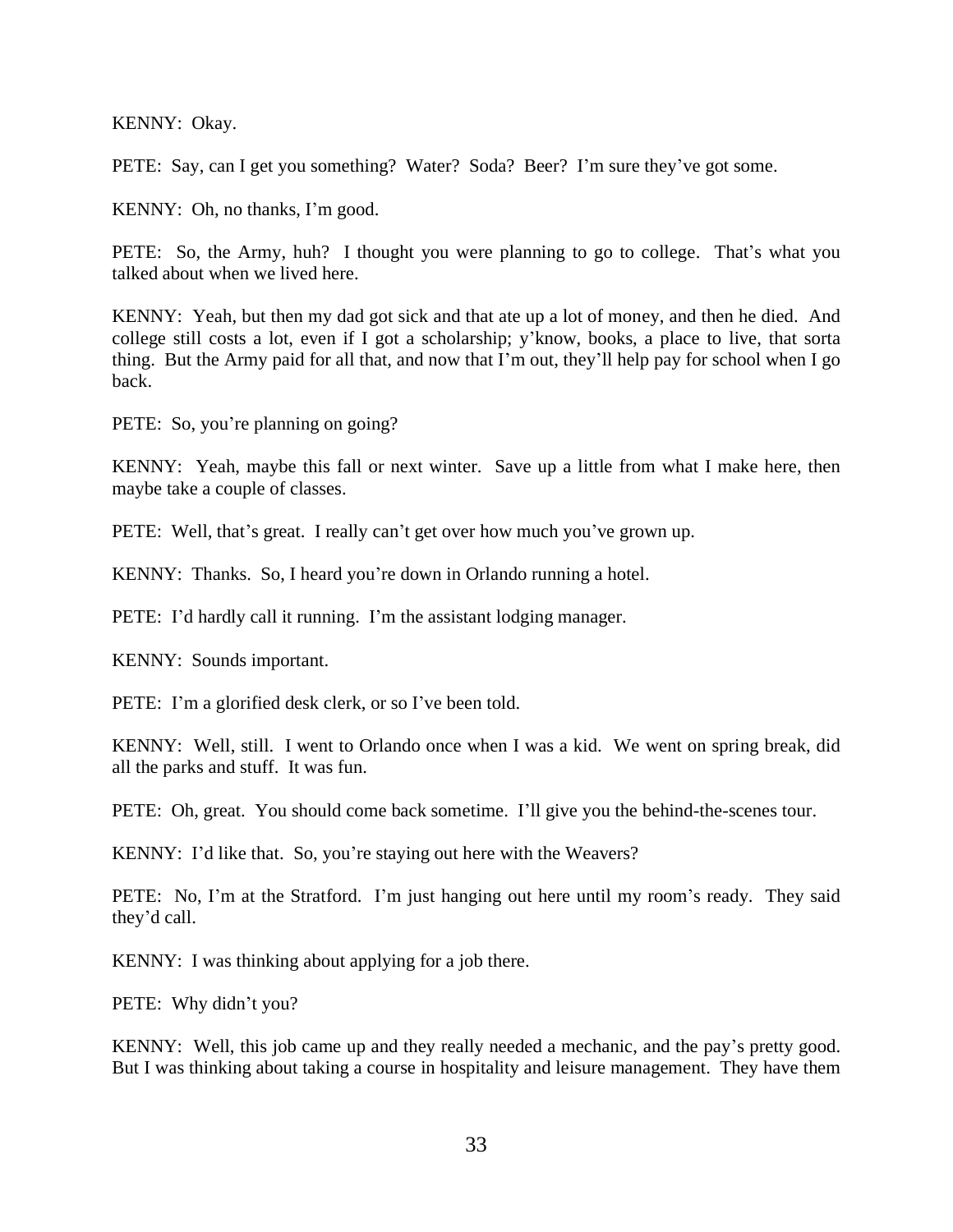at the college, y'know, because of all the summer people and places that need people with that kinda training.

PETE: It's a tough job, Kenny. Not a lot of time off; it's hospitality and leisure for everyone except the people who work in it.

KENNY: I know. But I'd still like to do it.

PETE: Let me know if you do. I'll put in a word for you. (*Lightly.*) Hey, like I said, if you ever make it down to Orlando…

KENNY: Thanks, that'd be great.

PETE: Anytime.

KENNY: Say, I was real sorry to hear about you and Sam.

PETE: Thanks.

KENNY: I mean, you guys… You were more than just fudgies.

PETE *(laughing)*: Wow, fudgies. I haven't heard that word in a long time.

KENNY: You know what I mean.

PETE: Yeah, the tourists who flock to buy all the famous fudge at the candy stores. I had to carefully explain that to all my friends who thought I was talking about… you know.

KENNY: Oh, yeah, I know, but not that. But you guys… it was great when you were here. I learned an awful lot from you two.

PETE: Sure. Like what?

KENNY: Well, even though you're summer people, you still know how to do a hard day's work.

PETE: Yeah, but that's because in order to be summer people, you gotta do hard work. Just someplace else. Not everybody got it handed to them.

KENNY: Yeah, but you also didn't treat me like I was…

PETE: The Help?

KENNY: You guys – you and Sam – you were the only guys who treated me like I was, y'know, a normal guy. At the yard Sam talked to me like we were equals even though I was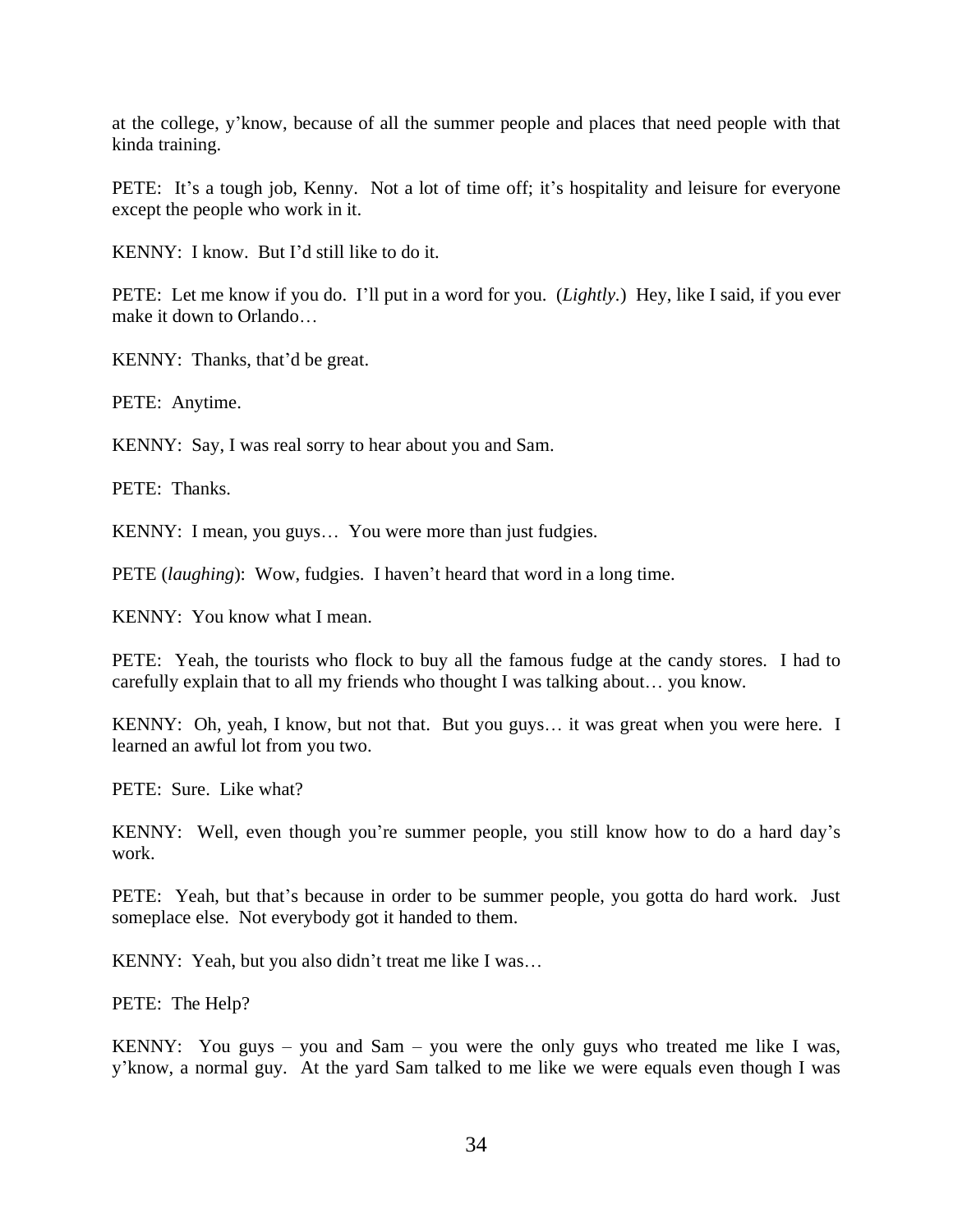seventeen and going to high school. That was really cool. You guys didn't make me feel like you thought you were better than us, that's all.

PETE: That's because we're not. My folks are not much different than yours, y'know. Dad's a cop, my mom works for the public schools. And even Sam's family; hell, they inherited this place from his mother's family. Frank's talking about selling.

KENNY: Yeah, I heard. That'd be too bad. (*Beat.*) And I also learned what it's like for two guys… Well, you know.

(*KENNY looks at PETE, grinning slightly. He grins back.*)

PETE: Uh, yeah. (*Beat.*) I still can't get over how big you've gotten. I'd kill for arms like yours. I pay fifty bucks a month to go to the gym three times a week and still have very little to show for it.

KENNY: Oh, c'mon, I wouldn't say that. You look good.

PETE: You're way too kind.

KENNY: Nah, I mean it. (*KENNY comes over to PETE. As he mentions the various body parts, he touches them.*) Your shoulders look good, you're not too big in the waist, you're getting some size on your pecs. You just need a little more definition and you'll be in great shape.

(*KENNY squeezes PETE's biceps, and leaves his hand there for a moment. They lock eyes, then he lets go.*)

KENNY (*cont'd*): Yeah, you're getting some guns there.

PETE: You are too. (*Beat.*) You sound like you know what you're talking about.

KENNY: I really got into it when I was in the service. You gotta, y'know, know how to take care of yourself. Some of the other guys think they can toss you around if they think they can. First month I was in I put on about twenty pounds. It was hard work, especially eating Army chow, but worth it.

PETE: I actually thought about enlisting. Back when I was in high school. Like you did.

KENNY: Yeah? How come you didn't?

PETE: I got a college scholarship, full ride. Also, back then, there was the little matter of "don't ask, don't tell."

KENNY: They're over that sh—stuff now.

PETE (*snickering*): You can say "shit" in front of me, Kenny.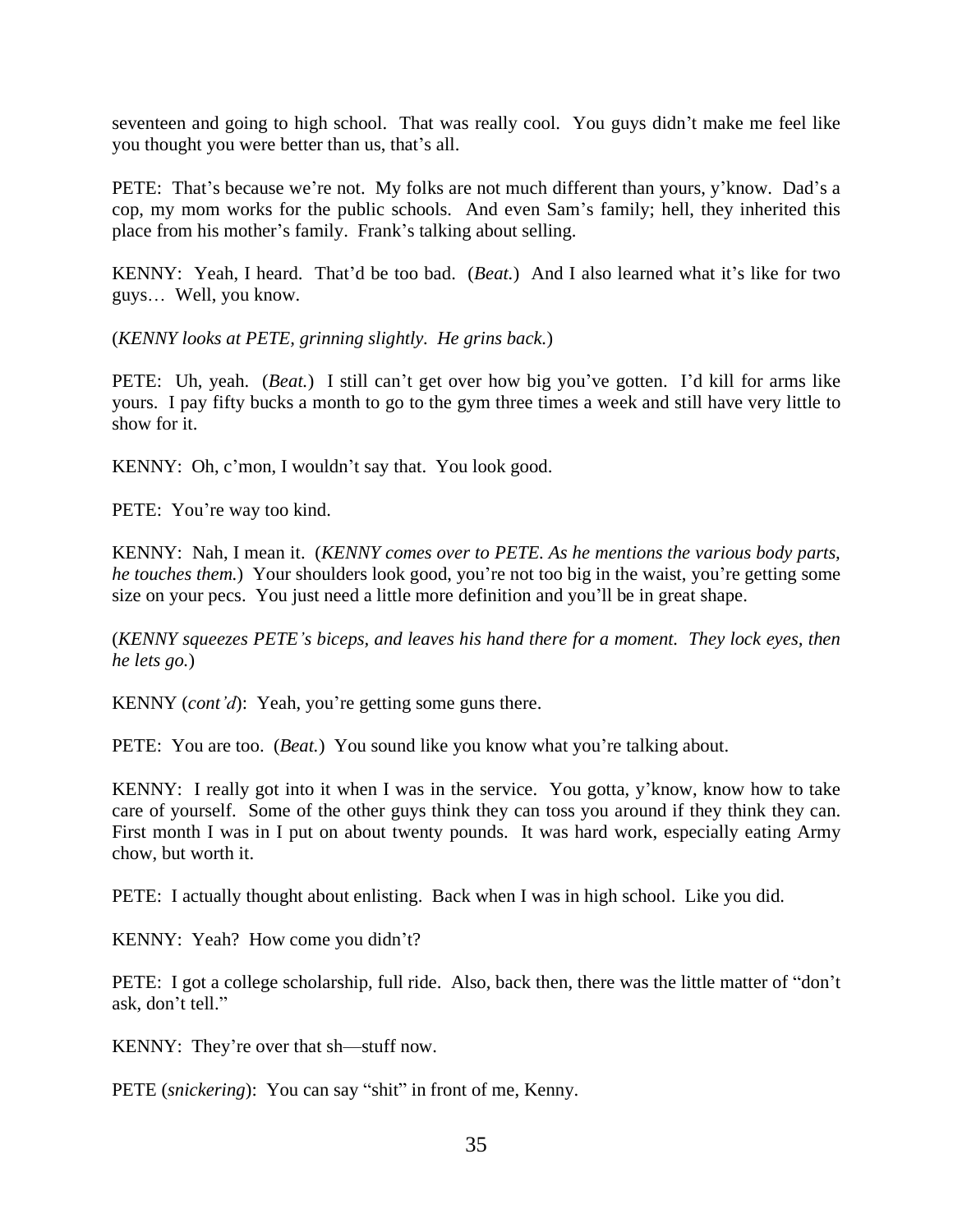KENNY: Yeah, force of habit, I guess. Rule Number One: Be polite around the summer people.

PETE: I'm not summer people anymore, so I think I've earned the right to hear you swear.

KENNY: That means a lot coming from you.

PETE: Thank you. You've become a hell of a man, Kenny. (*His cell phone rings.*) Damn. (*He answers it.*) Hello? Oh, hi, Grace. Fine, thanks. Oh, okay. Yeah, got it. See you in a little while. (*Ends call.*) Well, that was Grace over at the hotel. My room's ready; two-twelve. I always liked that one; it has a balcony and a view of the lake.

KENNY: Sounds real nice.

PETE: Funny thing is, I worked there for a whole year but never spent the night there.

KENNY: First time for everything, huh?

PETE: Yep.

(*Footsteps on the porch, then FRANK and SAM enter.*)

SAM: Wow, twice in one day, Kenny. To what do we owe the pleasure?

KENNY: Brought the station wagon back. Got the new tires on it.

FRANK: Oh, great, thanks. Did Eddie send along a bill?

KENNY: Yeah, it's in the car. He said you can pay him whenever.

FRANK: Thanks.

SAM: So, you guys catching up?

PETE: Kenny was telling me about his college plans.

SAM: Really? That's great. What do you want to study?

KENNY: Thinking about hospitality and leisure management. Y'know, like working in a hotel or a resort or someplace like that.

PETE: I told him he could come work for me in Orlando. We've got three pools and a fitness center.

KENNY (*chuckling*): That's for the guests. Actually, I thought about maybe working here, like at the Stratford. Close to home.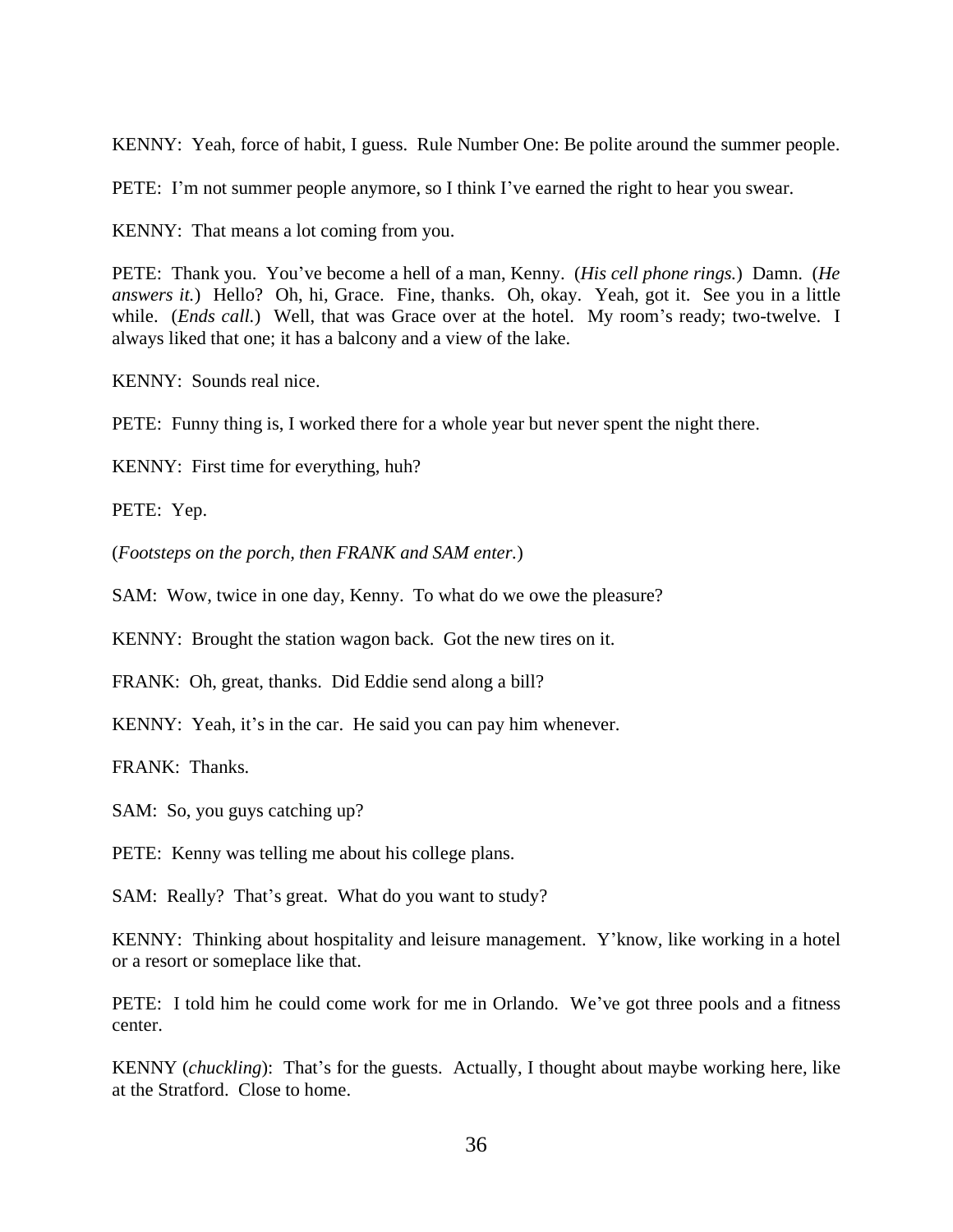SAM: Sounds like a great idea. Say, Kenny, can I offer you something? We've got water, soft drinks, maybe a beer if that's okay?

KENNY: Oh, no thanks. I gotta be getting back.

PETE: And my room's ready at the hotel. Can I give you a lift?

KENNY: Thanks, but I got my bike in the back of the wagon. Brought it just in case nobody was here when I dropped off the car. (*KENNY nods at SAM and FRANK, then goes over and shakes hands with PETE.*) Good to see you again. Really nice talking to you.

PETE: You too.

FRANK: You'll be at the reception tonight?

KENNY: Wouldn't miss it. Well, see ya.

(*KENNY exits.*)

PETE: Wow. That kid's really grown up.

SAM: Yeah, in more ways than one.

PETE: You too?

SAM: Uh huh.

FRANK (*mystified*): What are you talking about?

SAM: Nothing, Dad.

PETE: Not nothing. He was cruising me.

SAM: More like you were cruising him.

PETE: He started it.

FRANK: You think he was hitting on you?

SAM: More likely Pete was hitting on him.

PETE: I was not. Okay, I told him that he'd really grown up since I'd last seen him, okay? It wasn't like I was… It's perfectly okay to admire another guy's build. (*To SAM.*) You sure as hell checked him out, head to foot and everywhere in between.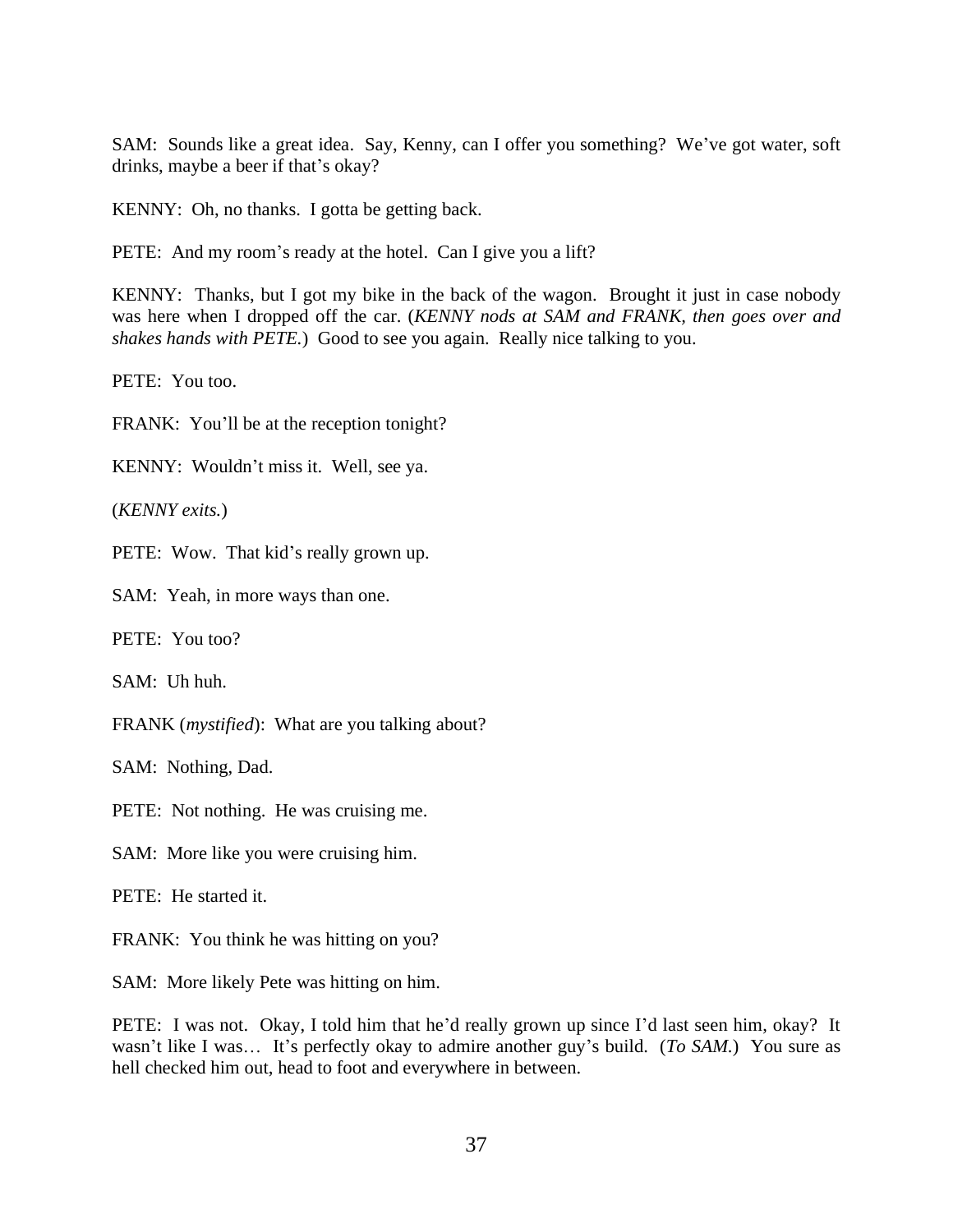SAM (*after glancing at FRANK*): Well, yeah, okay. But he's…

FRANK: He's an adult, y'know. Twenty-seven or whatever. Not like you're hitting on a teenager. So what if he's…

SAM: I didn't say he was.

FRANK: Was what?

SAM (*softly*): Gay.

FRANK (*cupping his ear*): What?

SAM: Gay, all right? C'mon, Dad. We're talking about Kenny. Nice kid. Local boy. Lives with his mom. Probably still wears his high school letter jacket.

PETE: Not with those arms and shoulders.

SAM: All right already!

FRANK: So what if he is? What, you think you guys are the only gay people up here? Are you kidding?

PETE: Frank, it's okay. Cruising is just a part of the hard-wiring we get at the factory along with our sense of fashion and witty repartee. We check out other guys. Doesn't matter if they're straight or not, we just do it. And it's no different than straight married guys checking out women.

FRANK: You don't have to defend yourself to me. I know all about the art of cruising.

SAM (*agape*): What?

FRANK: Well, not that I've actively pursued another man. But I've been cruised. And I kinda like it.

PETE (*chuckling*): You dog.

SAM: When?

FRANK: Lots of times. At the gym, at the pool. Well, not so much now that I'm in my fifties and widowed, but hey.

PETE: I've seen pictures of you when you were young, Frank. You were hot.

FRANK: Like to think I still am, but thanks.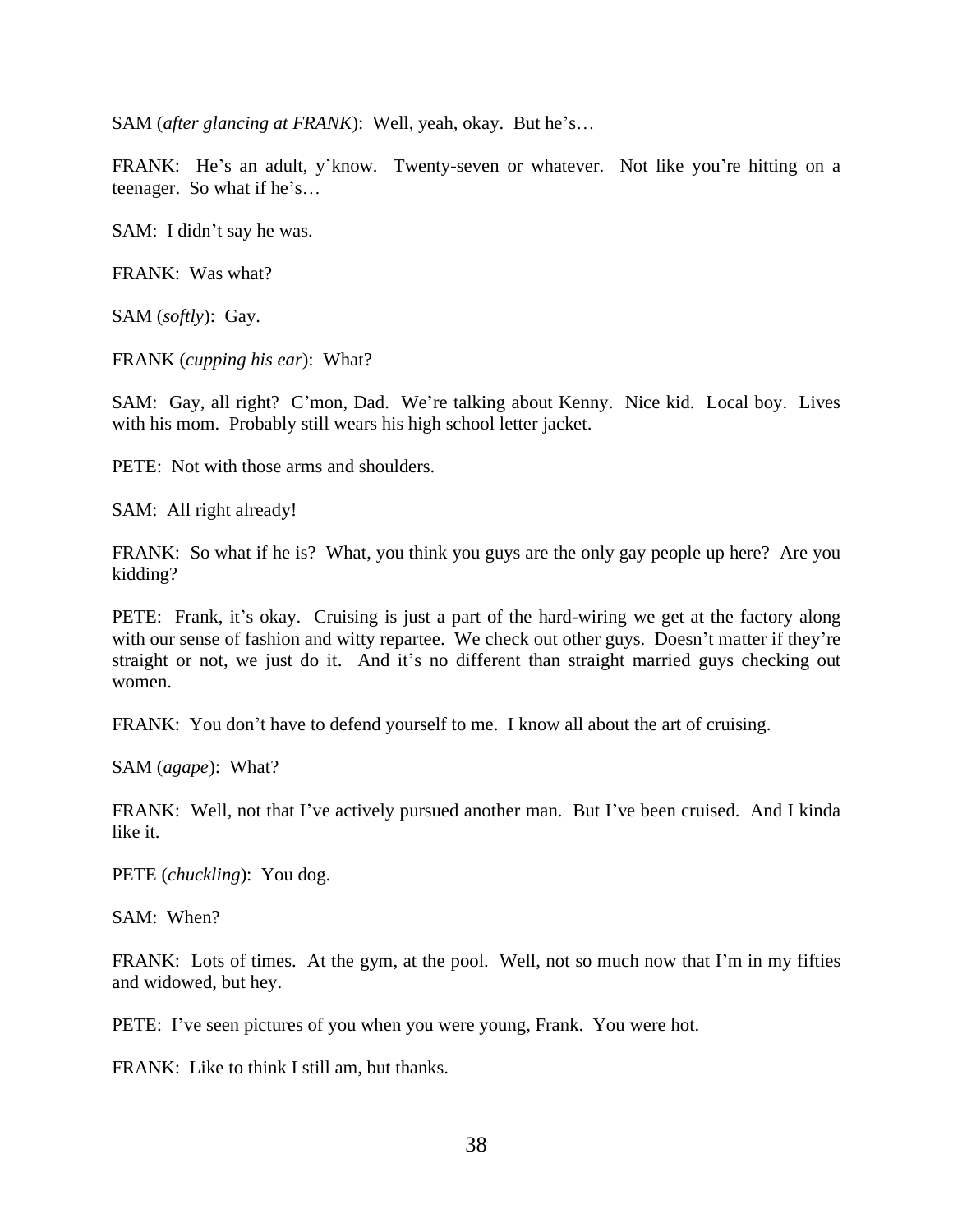PETE: There's lots of guys in your situation out there looking. I can show you some websites…

SAM: Will you stop?

FRANK: It's okay. Not to worry, Sam; I respect and admire your team, but I don't think I could play.

PETE: Well, it's not like we have a membership committee.

SAM: Okay, you guys, knock it off. Dad, if Kenny's gay, that's his business. It's not like anything's gonna happen…

PETE: Oh, I don't know. He squeezed my biceps.

SAM: As long as he didn't grope your junk.

PETE: Jealous?

SAM: That's enough. Stop it.

PETE: Look, Kenny told me that he knew we were gay when we lived here. Didn't bother him; he actually said he knew what it was like for us.

SAM: He said pretty much the same thing to me.

PETE: So there.

SAM: So what there? Just means he's … accepting. Not like he was hitting on me. Or you, for that matter.

PETE: You want me to get him back here so he can squeeze your biceps?

SAM: You'd like that, wouldn't you?

FRANK (*laughing*): Okay you guys, this has been a lot of fun, but we have a lot to do before tonight, not the least of which is make sure there's enough ice, and since we'll probably have company after, Sam, why don't you check the liquor inventory and then head to town to restock. Take the Pontiac. I'm gonna take a shower and get changed into something appropriate for a wake. I have no idea what that would be up here.

PETE: Got a basic black golf shirt?

FRANK: Dark gray. It's perfect: it will match Ruth's ashes.

(*FRANK exits to the bedroom SR.*)